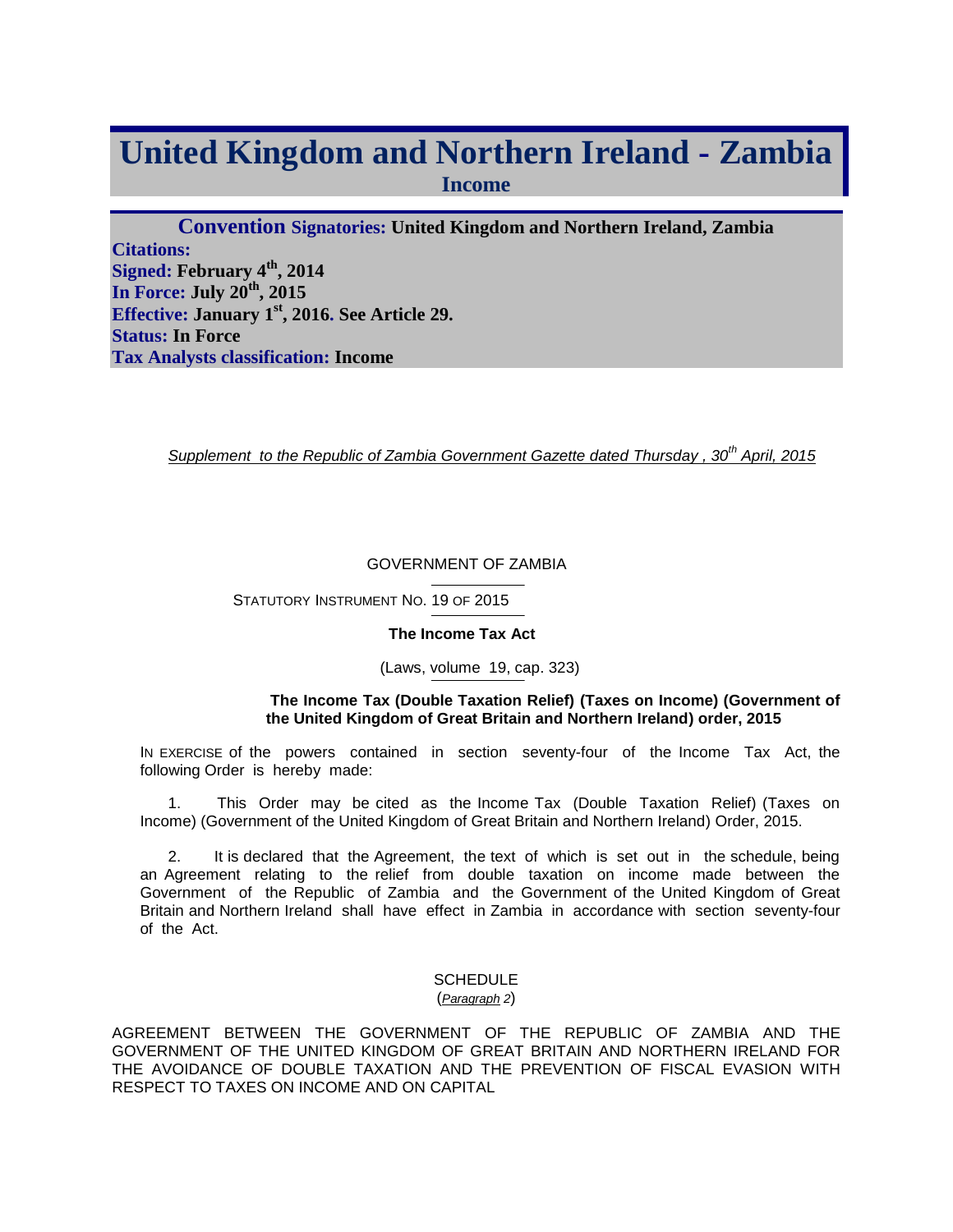The Government of the Republic of Zambia and the Government of the United Kingdom of Great Britain and Northern Ireland desiring to conclude an Agreement for the avoidance of double taxation and the prevention of fiscal evasion with respect to taxes on income and on capital have agreed as follows:

# **ARTICLE 1**

## **PERSONS COVERED**

This Agreement shall apply to persons who are residents of one or both of the Contracting States.

# **ARTICLE 2**

# **TAXES COVERED**

 1. This Agreement shall apply to taxes on income and on capital imposed on behalf of a Contracting State or of its political subdivisions or local authorities, irrespective of the manner in which they are levied.

 2. There shall be regarded as taxes on income and on capital all taxes imposed on total income, on total capital, or on elements of income or of capital, including taxes on gains from the alienation of movable or immovable property, as well as taxes on capital appreciation.

- 3. The existing taxes to which this Agreement shall apply are in particular:
	- *(a)* in the Republic of Zambia, the Income Tax (hereinafter referred to as "Zambian tax"); and
	- (*b*) in the United Kingdom:
		- (i) the income tax;
		- (ii) the corporation tax; and
		- (iii) the capital gains tax;

(hereinafter referred to as "United Kingdom tax").

 4. This Agreement shall apply also to any identical or substantially similar taxes that are imposed after the date of signature of this Agreement in addition to, or in place of, the existing taxes. The competent authorities of the Contracting States shall notify each other of any significant changes that have been made in their respective taxation laws.

# **ARTICLE 3**

## **GENERAL DEFINITIONS**

- 1. For the purposes of this Agreement unless the context otherwise requires:
	- (*a)* the term "Zambia" means the Republic of Zambia, or any area within which Zambia, in accordance with international law, may exercise sovereign right or jurisdiction;
	- (*b*) the term "United Kingdom" means Great Britain and Northern Ireland, including any area outside the territorial sea of the United Kingdom designated under its laws concerning the Continental Shelf and in accordance with international law as an area within which the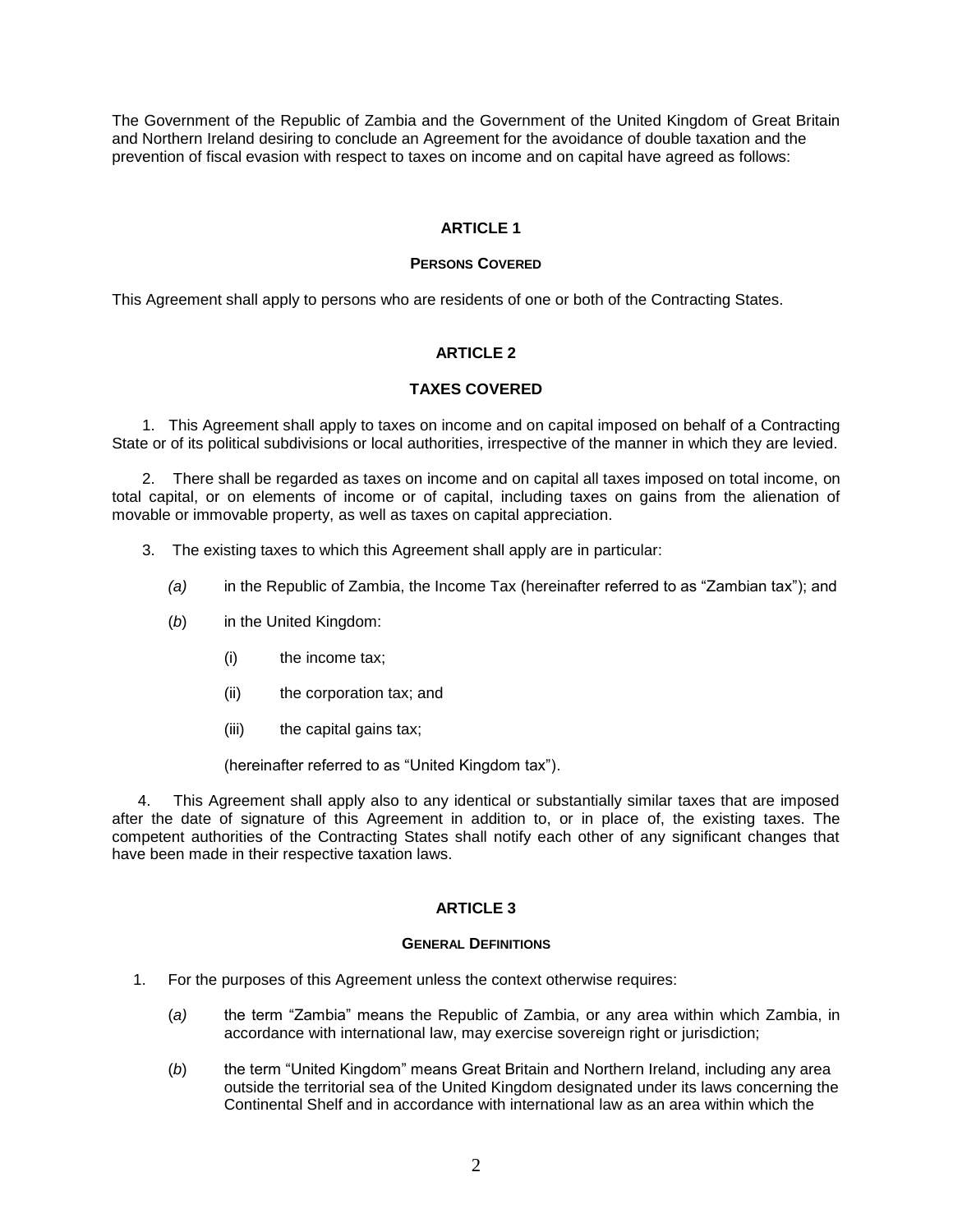rights of the United Kingdom with respect to the sea bed and subsoil and their natural resources may be exercised;

- (*c*) the terms "a Contracting State" and "the other Contracting State" mean the Republic of Zambia or the United Kingdom, as the context requires;
- *(d)* the term "business" includes the performance of professional services and of other activities of an independent character;
- (*e*) the term "company" means any body corporate or any entity that is treated as a body corporate for tax purposes;
- *(f*) the term "competent authority" means :
	- (i) in Zambia, the Commissioner General of the Zambia Revenue Authority or the Commissioner General's authorised representative; and
	- (ii) in the United Kingdom, the Commissioners for Her Majesty's Revenue and Customs or their authorised representative;
- (*g*) the term "enterprise" applies to the carrying on of any business;
- (*h*) the terms "enterprise of a Contracting State" and "enterprise of the other Contracting State" mean respectively an enterprise carried on by a resident of a Contracting State and an enterprise carried on by a resident of the other Contracting State;
- (*i*) the term "international traffic" means any transport by a ship or aircraft operated by an enterprise that has its place of effective management in a Contracting State, except when the ship or aircraft is operated solely between places in the other Contracting State;
- (*j*) the term "national" means:
	- (i) in relation to Zambia, any individual possessing the nationality or citizenship of Zambia and any legal person or association deriving its status as such from the laws in force in Zambia; and
	- (ii) in relation to the United Kingdom, any British citizen, or any British subject not possessing the citizenship of any other Commonwealth country or territory, provided he has the right of abode in the United Kingdom; and any legal person, partnership or association deriving its status as such from the laws in force in the United Kingdom;
- (*k*) the term "person" includes an individual, a company and any other body of persons.

 2. As regards the application of the provisions of this Agreement at any time by a Contracting State, any term not defined therein shall, unless the context otherwise requires, have the meaning that it has at that time under the law of that State for the purposes of the taxes to which this Agreement applies, any meaning under the applicable tax laws of that State prevailing over a meaning given to the term under other laws of that State.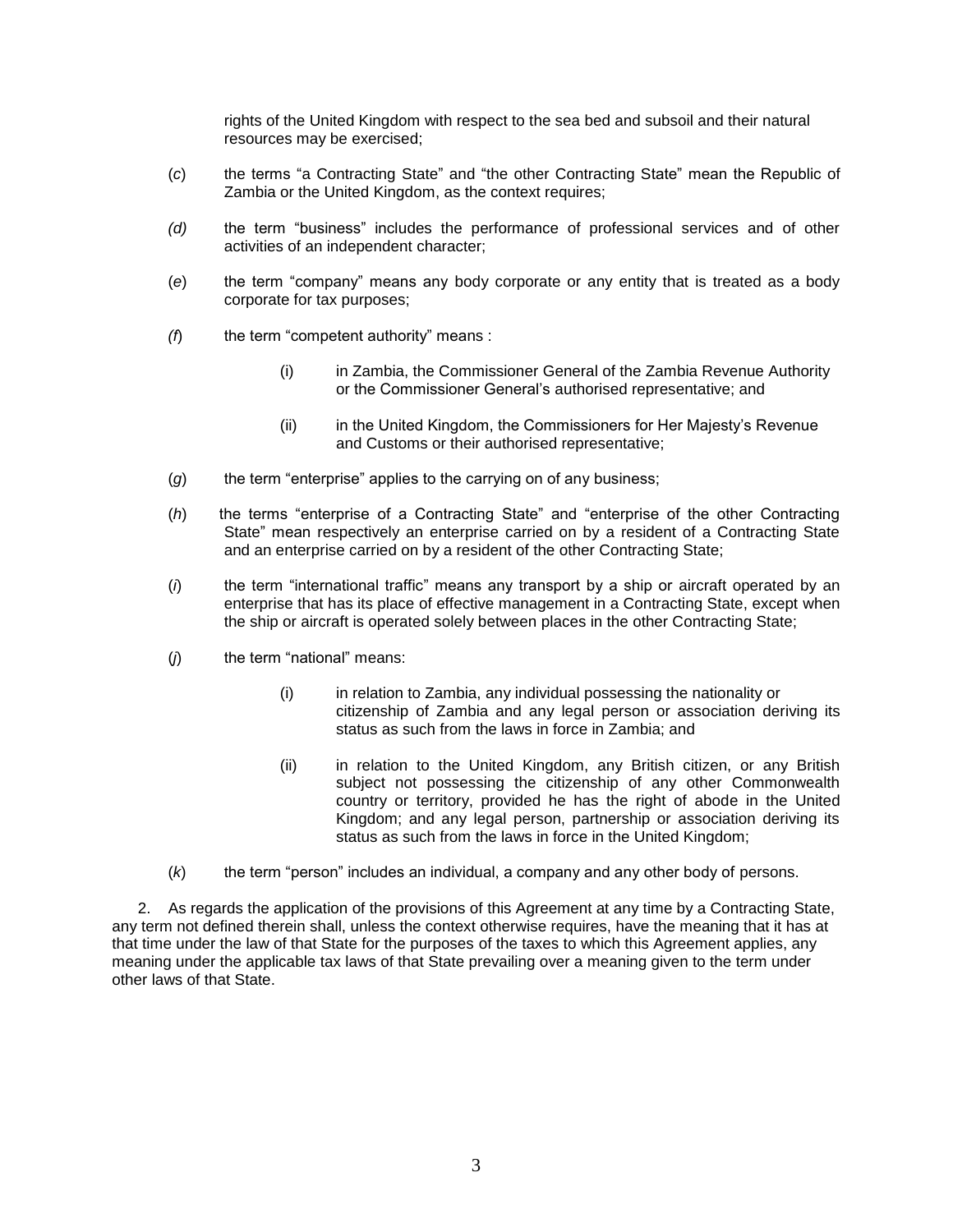#### **RESIDENT**

1. For the purposes of this Agreement, the term "resident of a Contracting State" means any person who, under the laws of that State, is liable to tax therein by reason of that person's domicile, residence, place of incorporation, place of management or any other criterion of a similar nature, and also includes that State and any political subdivision or local authority thereof. This term, however, does not include any person who is liable to tax in that State in respect only of income or capital gains from sources in that State.

2. Where by reason of the provisions of paragraph 1 an individual is a resident of both Contracting States, then that individual's status shall be determined as follows:

- *(a)* the individual shall be deemed to be the resident solely of the State in which a permanent home is available to the individual; if a permanent home is available to the individual in both States, the individual shall be deemed to be a resident solely of the State with which the individual's personal and economic relations are closer (centre of vital interests);
- *(b)* if sole residence cannot be determined under the provisions of subparagraph (a), the individual shall be deemed to be a resident solely of the State in which the individual has an habitual abode;
- *(c)* if the individual has an habitual abode in both States or in neither of them, the individual shall be deemed to be the resident solely of the State of which the individual is a national;
- *(d)* if the individual is a national of both States or of neither of them, the competent authorities of the Contracting States shall settle the question by mutual agreement.

3. Where by reason of the provisions of paragraph 1 a person other than an individual is a resident of both Contracting States, then the competent authorities of the Contracting States shall endeavour to determine by mutual agreement the Contracting State of which that person shall be deemed to be a resident for the purposes of this Agreement. In the absence of a mutual agreement by the competent authorities of the Contracting States, the person shall not be considered a resident of either Contracting State for the purposes of claiming any benefits provided by this Agreement, except those provided by Articles 23, 24 and 25.

# **ARTICLE 5**

## **PERMANENT ESTABLISHMENT**

 1. For the purposes of this Agreement, the term "permanent establishment" means a fixed place of business through which the business of an enterprise is wholly or partly carried on.

- 2. The term "permanent establishment" includes especially:
	- *(a)* a place of management;
	- *(b)* a branch;
	- *(c)* an office;
	- *(d)* a factory;
	- *(e)* a workshop;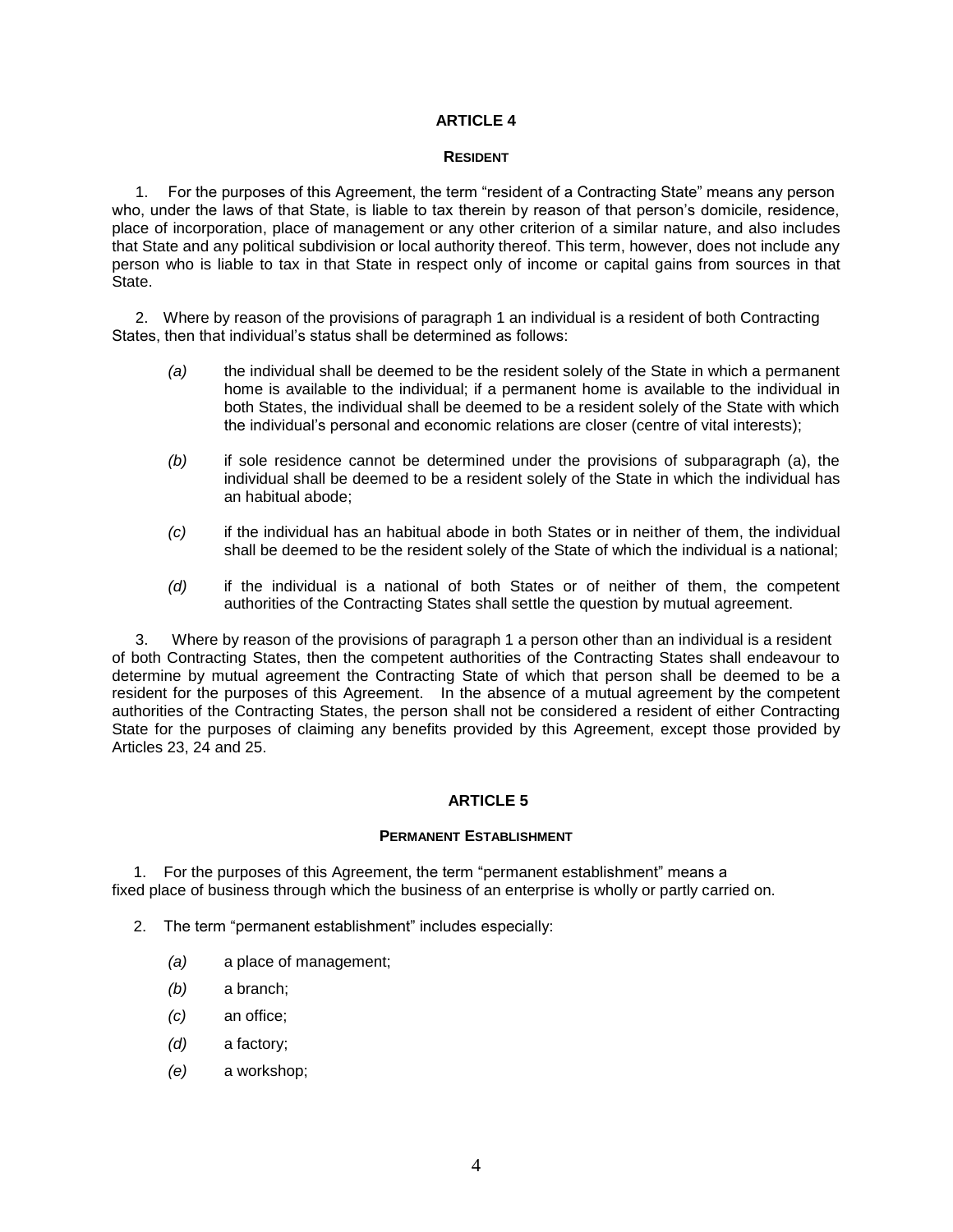- *(f)* a mine, an oil or gas well, a quarry or any other place of extraction or exploitation of natural resources; and
- *(g)* an installation or structure used for the exploration for natural resources, provided that the installation or structure continues for a period of not less than 183 days.
- 3. The term "permanent establishment" likewise encompasses:
	- (*a*) a building site, a construction, assembly or installation project or any supervisory activity in connection with such site, project or activity, but only where such site, project or activity continues for a period of more than 183 days;
	- *(b)* the furnishing of services, including consultancy services, by an enterprise through employees or other personnel engaged by the enterprise for such purpose, but only where activities of that nature continue (for the same or a connected project) within the Contracting State for a period or periods exceeding in the aggregate 183 days in any twelve month period commencing or ending in the fiscal year concerned;
	- *(c)* for an individual, the performing of services in a Contracting State by that individual, but only if the individual's stay in that State, for the purpose of performing those services, is for a period or periods aggregating more than 183 days within any twelve month period commencing or ending in the fiscal year concerned**.**

4. Notwithstanding the preceding provisions of this Article, the term "permanent establishment" shall be deemed not to include:

- *(a)* the use of facilities solely for the purpose of storage, display or delivery of goods or merchandise belonging to the enterprise;
- *(b)* the maintenance of a stock of goods or merchandise belonging to the enterprise solely for the purpose of storage, display or delivery;
- *(c)* the maintenance of a stock of goods or merchandise belonging to the enterprise solely for the purpose of processing by another enterprise;
- *(d)* the maintenance of a fixed place of business solely for the purpose of purchasing goods or merchandise, or of collecting information, for the enterprise;
- *(e)* the maintenance of a fixed place of business solely for the purpose of carrying on, for the enterprise, any other activity of a preparatory or auxiliary character;
- *(f)* the maintenance of a fixed place of business solely for any combination of activities mentioned in subparagraphs (a) to (e), provided that the overall activity of the fixed place of business resulting from this combination is of a preparatory or auxiliary character.

 5 Notwithstanding the provisions of paragraphs 1 and 2, where a person – other than an agent of an independent status to whom paragraph 6 applies is acting on behalf of an enterprise and has, and habitually exercises, in a Contracting State an authority to conclude contracts on behalf of the enterprise, that enterprise shall be deemed to have a permanent establishment in that State in respect of any activities which that person undertakes for the enterprise, unless the activities of such person are limited to those mentioned in paragraph 4 which, if exercised through a fixed place of business, would not make this fixed place of business a permanent establishment under the provisions of that paragraph.

6 An enterprise of a Contracting State shall not be deemed to have a permanent establishment in the other Contracting State merely because it carries on business in that other State through a broker, general commission agent or any other agent of an independent status, provided that such persons are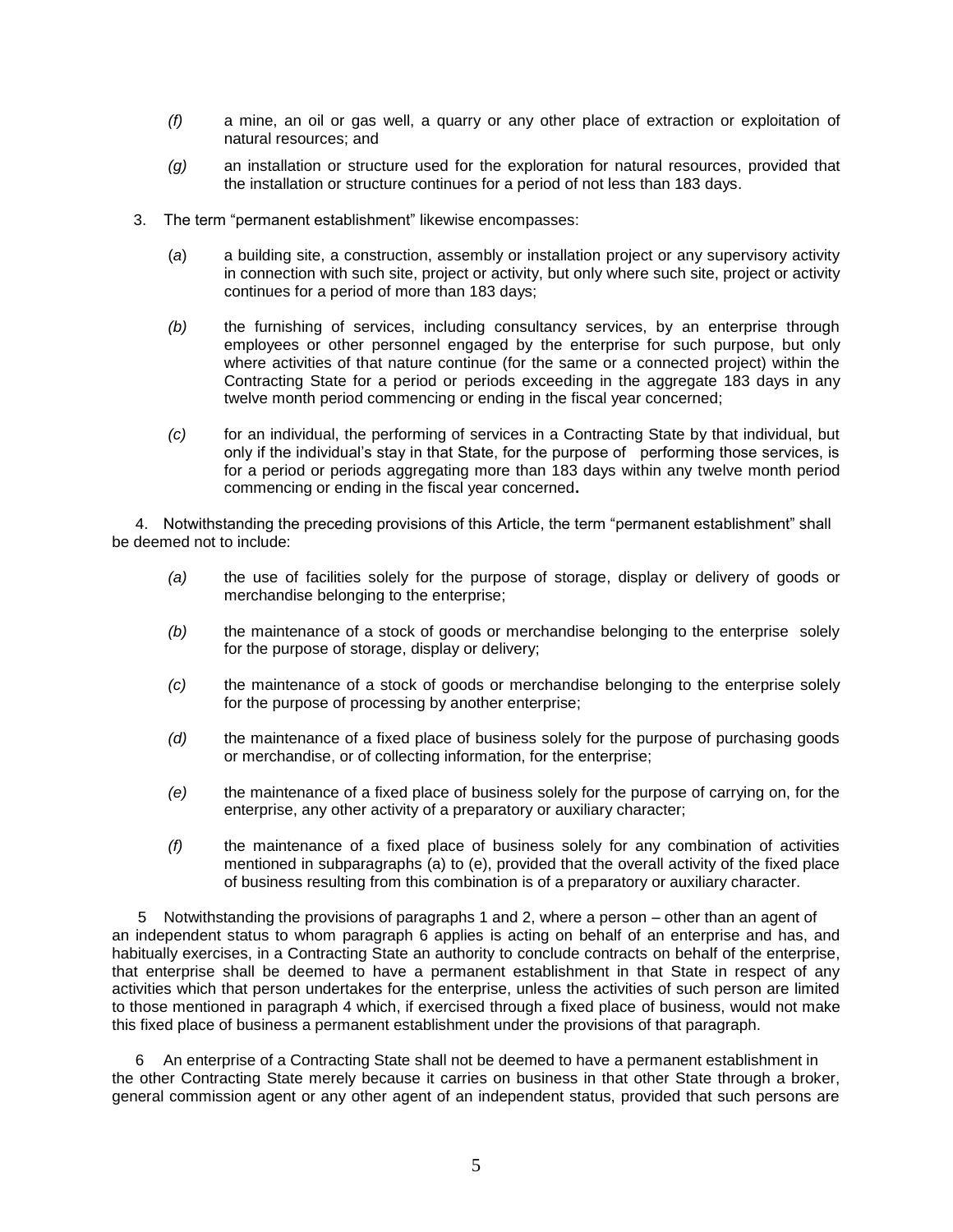acting in the ordinary course of their business. However, when the activities of such an agent are devoted wholly or almost wholly on behalf of that enterprise, and conditions are made or imposed between that enterprise and the agent in their commercial and financial relations which differ from those which would have been made between independent enterprises, the agent will not be considered an agent of an independent status within the meaning of this paragraph*.*

 7. The fact that a company which is a resident of a Contracting State controls or is controlled by a company which is a resident of the other Contracting State, or which carries on business in that other State (whether through a permanent establishment or otherwise), shall not of itself constitute either company a permanent establishment of the other.

## **ARTICLE 6**

#### **INCOME FROM IMMOVABLE PROPERTY**

 1. Income derived by a resident of a Contracting State from immovable property (including income from agriculture or forestry), situated in the other Contracting State may be taxed in that other State.

 2. The term "immovable property" shall have the meaning which it has under the law of the Contracting State in which the property in question is situated. The term shall in any case include property accessory to immovable property, livestock and equipment used in agriculture and forestry, rights to which the provisions of general law respecting landed property apply, usufruct of immovable property and rights to variable or fixed payments as consideration for the working of, or the right to work, mineral deposits, sources and other natural resources. Ships and aircraft shall not be regarded as immovable property.

 3. The provisions of paragraph 1 shall apply to income derived from the direct use, letting or use in any other form of immovable property.

4. The provisions of paragraphs 1 and 3 shall also apply to the income from immovable property of an enterprise.

#### **ARTICLE 7**

#### **BUSINESS PROFITS**

 1. The profits of an enterprise of a Contracting State shall be taxable only in that State unless the enterprise carries on business in the other Contracting State through a permanent establishment situated therein. If the enterprise carries on business as aforesaid, the profits of the enterprise may be taxed in the other State but only so much of them as is attributable to that permanent establishment.

 2. Subject to the provisions of paragraph 3, where an enterprise of a Contracting State carries on business in the other Contracting State through a permanent establishment situated therein, there shall in each Contracting State be attributed to that permanent establishment the profits which it might be expected to make if it were a distinct and separate enterprise engaged in the same or similar activities under the same or similar conditions and dealing wholly independently with the enterprise of which it is a permanent establishment.

 3. In determining the profits of a permanent establishment, there shall be allowed as deductions expenses which are incurred for the purposes of the business of the permanent establishment, including executive and general administrative expenses so incurred, whether in the Contracting State in which the permanent establishment is situated or elsewhere. However, no such deduction shall be allowed in respect of amounts, if any, paid (otherwise than towards reimbursement of actual expenses) by the permanent establishment to the head office of the enterprise or any of its other offices, by way of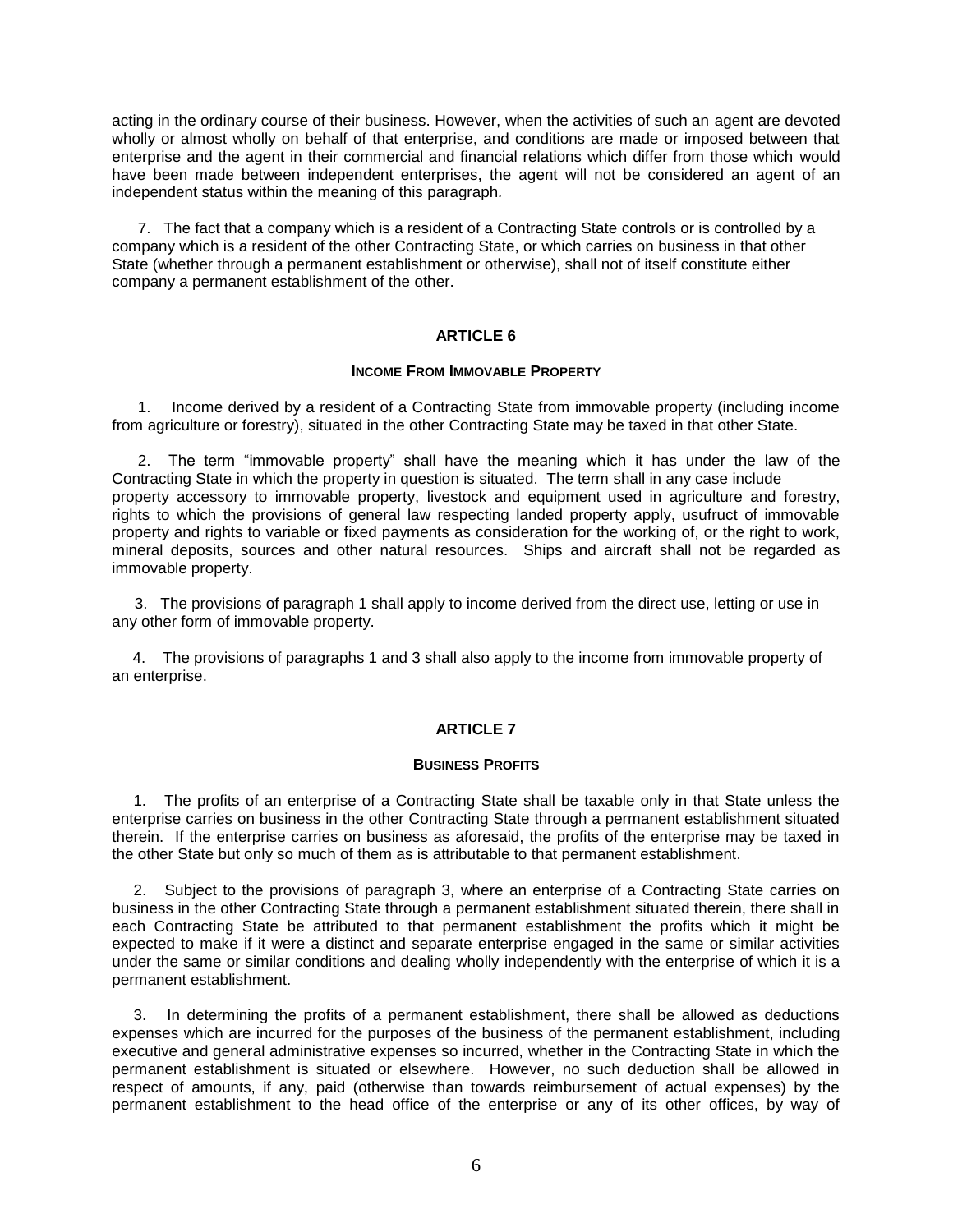royalties, fees or other similar payments in return for the use of patents or other rights, or by way of commission, for specific services performed or for management, or, except in the case of a banking enterprise, by way of interest on moneys lent to the permanent establishment. Likewise, no account shall be taken, in the determination of the profits of a permanent establishment, for amounts charged (otherwise than towards reimbursement of actual expenses), by the permanent establishment to the head office of the enterprise or any of its other offices, by way of royalties, fees or other similar payments in return for the use of patents or other rights, or by way of commission for specific services performed or for management, or, except in the case of a banking enterprise by way of interest on moneys lent to the head office of the enterprise or any of its other offices.

4. Insofar as it has been customary in a Contracting State to determine the profits to be attributed to a permanent establishment on the basis of an apportionment of the total profits of the enterprise to its various parts, nothing in paragraph 2 shall preclude that Contracting State from determining the profits to be taxed by such an apportionment as may be customary. The method of apportionment adopted shall, however, be such that the result shall be in accordance with the principles contained in this Article.

5. No profits shall be attributed to a permanent establishment by reason of the mere purchase by that permanent establishment of goods or merchandise for the enterprise.

6. For the purposes of the preceding paragraphs, the profits to be attributed to the permanent establishment shall be determined by the same method year by year unless there is good and sufficient reason to the contrary.

7. Where profits include items of income or capital gains which are dealt with separately in other Articles of this Agreement, then the provisions of those Articles shall not be affected by the provisions of this Article.

#### **ARTICLE 8**

#### **SHIPPING AND AIR TRANSPORT**

1. Profits of an enterprise of a Contracting State from the operation of ships or aircraft in international traffic shall be taxable only in the Contracting State in which the place of effective management of the enterprise is situated.

2. For the purposes of this Article, profits from the operation of ships, or aircraft in international traffic shall include:

- (*a*) profits derived from the rental on a bareboat basis of ships or aircraft; and
- (*b*) profits derived from the use, maintenance, rental or lease of containers (including trailers and related equipment for the transport of containers) used for the transport of goods or merchandise;

where such rental or such use, maintenance, rental or lease as the case may be, is incidental to the operation of ships or aircraft in international traffic.

3. If the place of effective management of a shipping enterprise is aboard a ship then it shall be deemed to be situated in the Contracting State in which the home harbour of the ship is situated, or, if there is no such home harbour, in the Contracting State of which the operator of the ship is a resident.

 4. The provisions of paragraph 1 shall also apply to profits from the participation in a pool, a joint business or an international operating agency.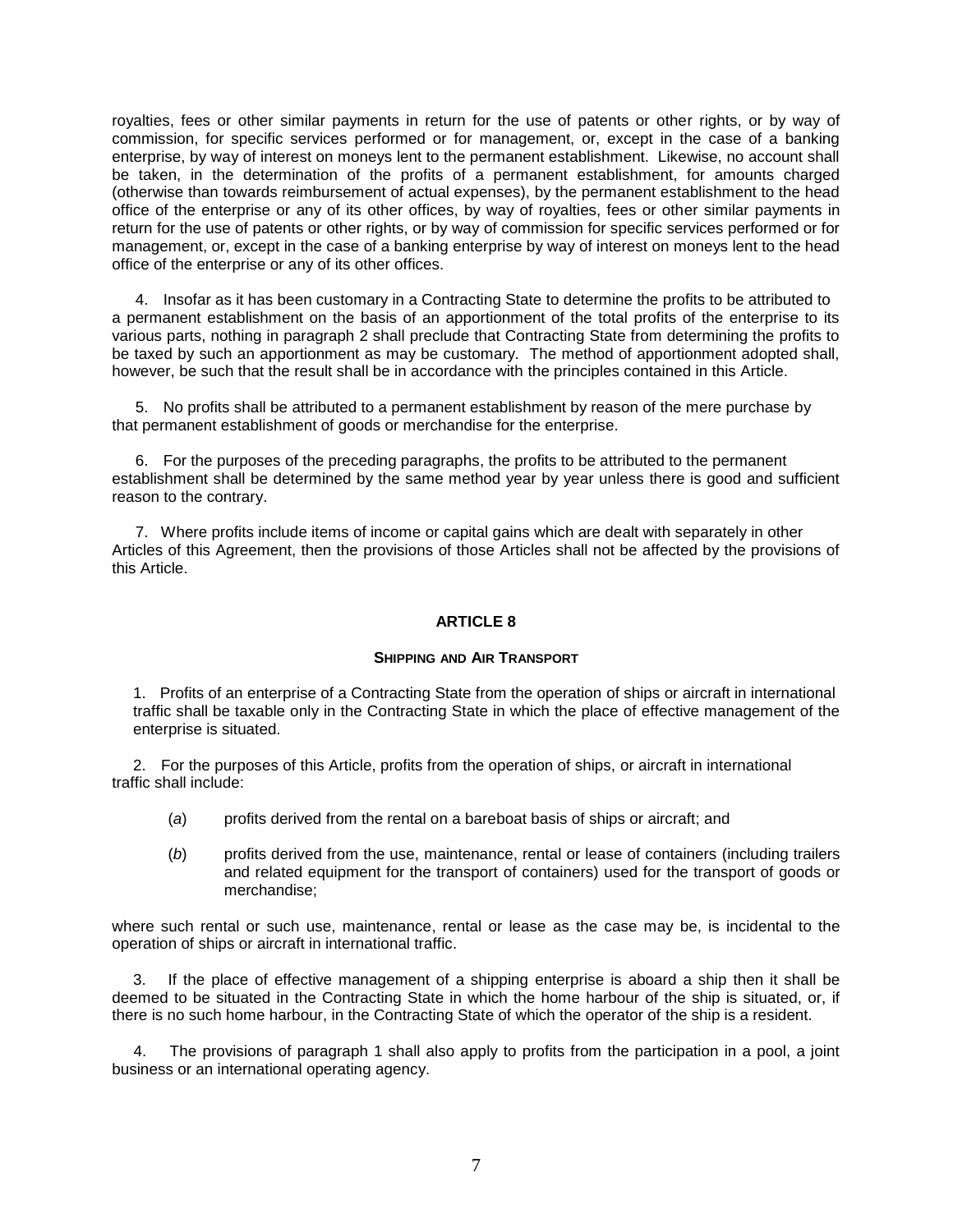#### **ASSOCIATED ENTERPRISES**

#### 1. Where:

- (*a*) an enterprise of a Contracting State participates directly or indirectly in the management, control or capital of an enterprise of the other Contracting State, or
- (*b*) the same persons participate directly or indirectly in the management, control or capital of an enterprise of a Contracting State and an enterprise of the other Contracting State,

and in either case conditions are made or imposed between the two enterprises in their commercial or financial relations which differ from those which would be made between independent enterprises, then any profits which would, but, for those conditions, have accrued to one of the enterprises, but, by reason of those conditions, have not so accrued, may be included in the profits of that enterprise and taxed accordingly.

 2. Where a Contracting State includes in the profits of an enterprise of that State and taxes accordingly profits on which an enterprise of the other Contracting State has been charged to tax in that other State and the profits so included are profits which would have accrued to the enterprise of the first mentioned State if the conditions made between the two enterprises had been those which would have been made between independent enterprises, then that other State shall make an appropriate adjustment to the amount of the tax charged therein on those profits. In determining such adjustment, due regard shall be had to the other provisions of this Agreement and the competent authorities of the Contracting States shall if necessary consult each other.

## **ARTICLE 10**

## **DIVIDENDS**

1. Dividends paid by a company which is a resident of a Contracting State to a resident of the other Contracting State may be taxed in that other State.

 2. However, such dividends may also be taxed in the Contracting State of which the company paying the dividends is a resident and according to the laws of that State, but if the beneficial owner of the dividends is a resident of the other Contracting State, the tax so charged shall not exceed:

- (*a*) 5 per cent of the gross amount of the dividends, except as provided in subparagraph (b);
- (*b*) 15 per cent of the gross amounts of the dividends where those dividends are paid out of income (including gains) derived directly or indirectly from immovable property within the meaning of Article 6 by an investment vehicle which distributes most of this income annually and whose income from such immovable property is exempted from tax.

The competent authorities of the Contracting States shall settle the mode of application of these limitations by mutual agreement.

This paragraph shall not affect the taxation of the company in respect of the profits out of which the dividends are paid**.**

 3. The term "dividends" as used in this Article means income from shares, or other rights, not being debt claims, participating in profits, as well as any other item which is subjected to the same taxation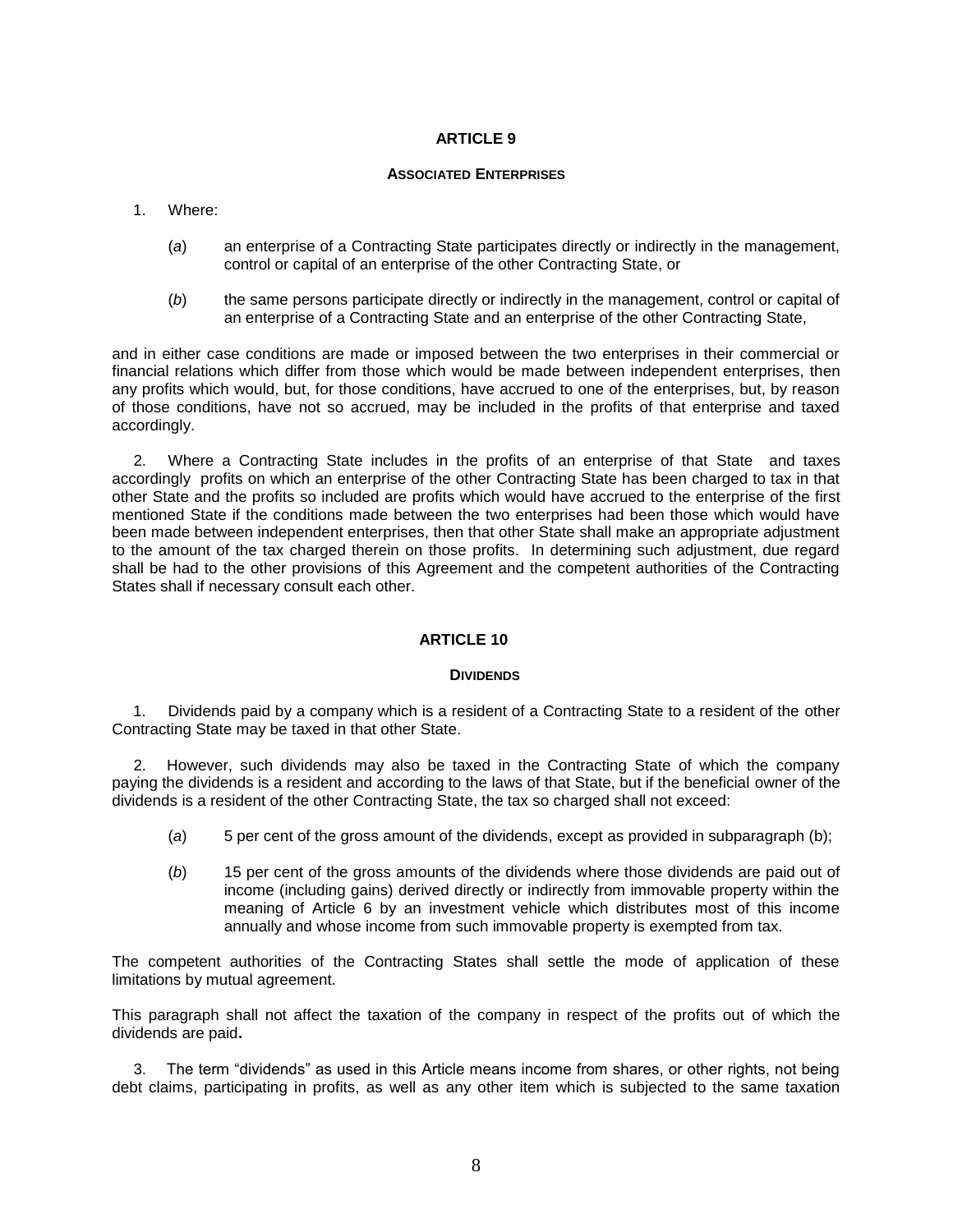treatment as income from shares by the laws of the Contracting State of which the company making the distribution is a resident.

4. The provisions of paragraphs 1 and 2 shall not apply if the beneficial owner of the dividends, being a resident of a Contracting State, carries on business in the other Contracting State of which the company paying the dividends is a resident through a permanent establishment situated therein and the holding in respect of which the dividends are paid is effectively connected with such permanent establishment. In such case, the provisions of Article 7 shall apply.

5. Where a company which is a resident of a Contracting State derives profits or income from the other Contracting State, that other State may not impose any tax on the dividends paid by the company, except insofar as such dividends are paid to a resident of that other State or insofar as the holding in respect of which the dividends are paid is effectively connected with a permanent establishment situated in that other State, nor subject the company's undistributed profits to a tax on undistributed profits, even if the dividends paid or the undistributed profits consist wholly or partly of profits or income arising in that other State.

6. No relief shall be available under this Article if it was the main purpose or one of the main purposes of any person concerned with the creation or assignment of the shares or other rights in respect of which the dividend is paid to take advantage of this Article by means of that creation or assignment.

## **ARTICLE 11**

#### **INTEREST**

1. Interest arising in a Contracting State and paid to a resident of the other Contracting State may be taxed in that other State.

2. However, such interest may also be taxed in the Contracting State in which it arises, and according to the laws of that State, but if the beneficial owner of the interest is a resident of the other Contracting State, the tax so charged shall not exceed 10 per cent of the gross amount of the interest. The competent authorities of the Contracting States shall by mutual agreement settle the mode of application of this limitation.

- 3. (*a*) Notwithstanding the provisions of paragraph 2, interest arising in a Contracting State shall be exempt from tax in that State, provided that it is derived and beneficially owned by:
	- (i) the government, a political subdivision or a local authority of the other Contracting State; or
	- (ii) the Central Bank of the other Contracting State; or
	- (iii) any agency wholly owned by government, political subdivision, or local authority of the other Contracting State.

The competent authorities of the Contracting States may determine by mutual agreement any other government institution to which this paragraph shall apply.

- (*b*) For the purpose of this Article, Central Bank means:
	- (i) in the case of Zambia, the Bank of Zambia; and
	- (ii) in the case of the United Kingdom, the Bank of England.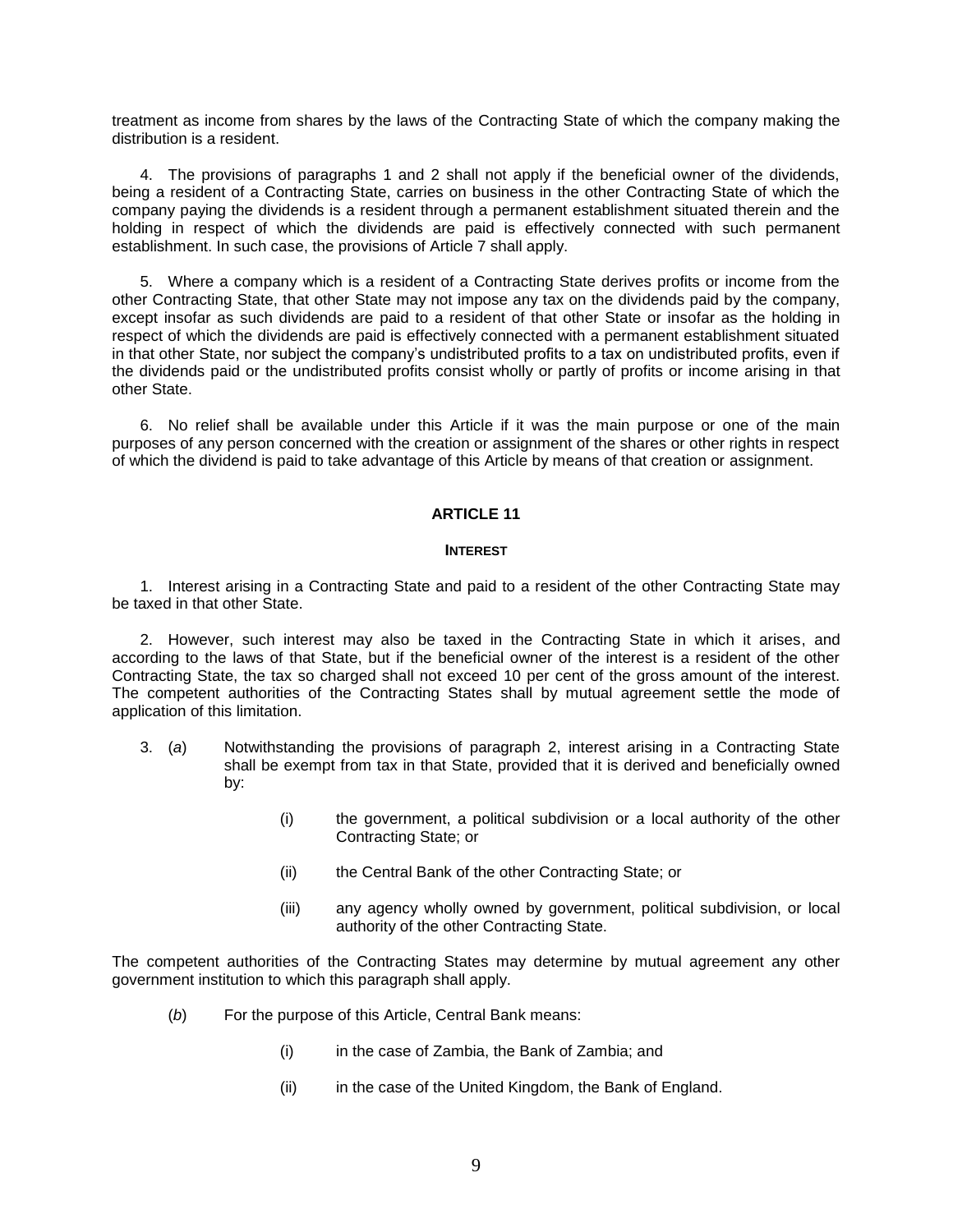4. The term "interest" as used in this Article means income from debt-claims of every kind, whether or not secured by mortgage and whether or not carrying a right to participate in the debtor's profits, and in particular, income from government securities and income from bonds or debentures, including premiums and prizes attaching to such securities, bonds or debentures. Penalty charges for late payment shall not be regarded as interest for the purposes of this Article. The term shall not include any item which is treated as a dividend under the provisions of Article 10.

5. The provisions of paragraphs 1 and 2 shall not apply if the beneficial owner of the interest, being a resident of a Contracting State, carries on business in the other Contracting State in which the interest arises through a permanent establishment situated therein and the debt claim in respect of which the interest is paid is effectively connected with such permanent establishment. In such case, the provisions of Article 7 shall apply.

6. Interest shall be deemed to arise in a Contracting State when the payer is a resident of that State. Where, however, the person paying the interest, whether that person is a resident of a Contracting State or not, has in a Contracting State a permanent establishment in connection with which the indebtedness on which the interest is paid was incurred, and such interest is borne by such permanent establishment, then such interest shall be deemed to arise in the State in which the permanent establishment is situated.

7. Where, by reason of a special relationship between the payer and the beneficial owner or between both of them and some other person, the amount of the interest paid exceeds, for whatever reason, the amount which would have been agreed upon by the payer and the beneficial owner in the absence of such relationship, the provisions of this Article shall apply only to the last mentioned amount. In such case, the excess part of the payments shall remain taxable according to the laws of each Contracting State, due regard being had to the other provisions of this Agreement.

8. No relief shall be available under this Article if it was the main purpose or one of the main purposes of any person concerned with the creation or assignment of the debt-claim in respect of which the interest is paid to take advantage of this Article by means of that creation or assignment.

# **ARTICLE 12**

## **ROYALTIES**

1. Royalties arising in a Contracting State and paid to a resident of the other Contracting State may be taxed in that other State.

2. However, such royalties may also be taxed in the Contracting State in which they arise, and according to the laws of that State, but if the beneficial owner of the royalties is a resident of the other Contracting State, the tax so charged shall not exceed 5 per cent of the gross amount of the royalties. The competent authorities of the Contracting States shall by mutual agreement settle the mode of application of this limitation.

3. The term "royalties" as used in this Article means payments of any kind received as a consideration for the use of, or the right to use, any copyright of literary, artistic or scientific work including cinematograph films, any patent, trade mark, design or model, plan, secret formula or process, or for information (know-how) concerning industrial, commercial or scientific experience.

4. The provisions of paragraphs 1 and 2 shall not apply if the beneficial owner of the royalties, being a resident of a Contracting State, carries on business in the other Contracting State in which the royalties arise through a permanent establishment situated therein and the right or property in respect of which the royalties are paid is effectively connected with such permanent establishment. In such case, the provisions of Article 7 shall apply.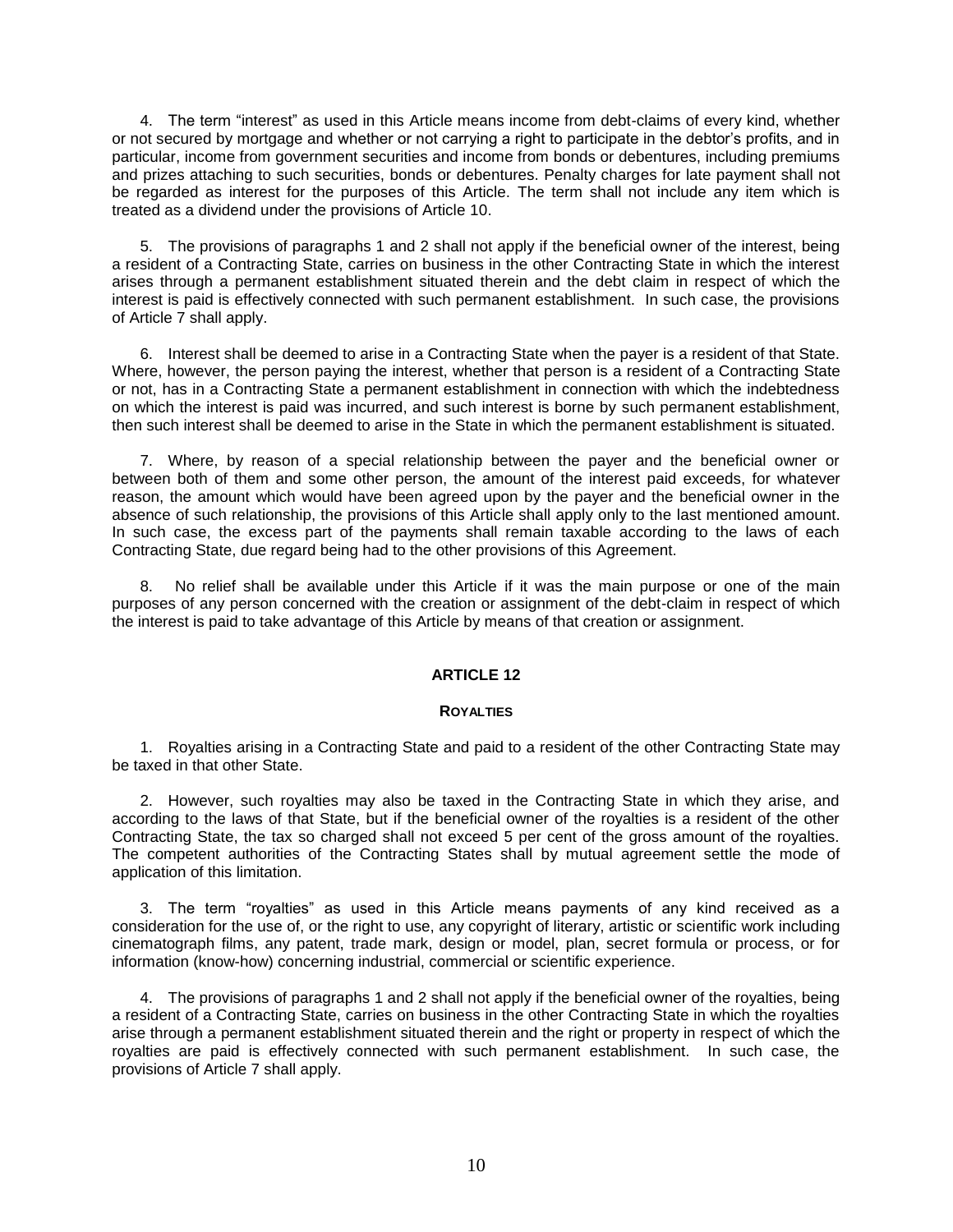5. Royalties shall be deemed to arise in a Contracting State when the payer is a resident of that State. Where, however, the person paying the royalties, whether that person is a resident of a Contracting State or not, has in a Contracting State a permanent establishment with which the right or property in respect of which the royalties are paid is effectively connected, and such royalties are borne by such permanent establishment, then such royalties shall be deemed to arise in the State in which the permanent establishment is situated.

6. Where, by reason of a special relationship between the payer and the beneficial owner or between both of them and some other person, the amount of the royalties paid exceeds, for whatever reason, the amount which would have been agreed upon by the payer and the beneficial owner in the absence of such relationship, the provisions of this Article shall apply only to the last mentioned amount. In such case, the excess part of the payments shall remain taxable according to the laws of each Contracting State, due regard being had to the other provisions of this Agreement.

7. No relief shall be available under this Article if it was the main purpose or one of the main purposes of any person concerned with the creation or assignment of the rights in respect of which the royalties are paid to take advantage of this Article by means of that creation or assignment.

## **ARTICLE 13**

#### **CAPITAL GAINS**

1. Gains derived by a resident of a Contracting State from the alienation of immovable property referred to in Article 6 and situated in the other Contracting State may be taxed in that other State.

2. Gains from the alienation of movable property forming part of the business property of a permanent establishment which an enterprise of a Contracting State has in the other Contracting State, including such gains from the alienation of such a permanent establishment (alone or with the whole enterprise), may be taxed in that other State.

3. Gains from the alienation of ships or aircraft operated in international traffic or movable property pertaining to the operation of such ships or aircraft, shall be taxable only in the Contracting State in which the place of effective management of the enterprise is situated.

4. Gains derived by a resident of a Contracting State from the alienation of shares or comparable interests deriving more than 50 per cent of their value directly or indirectly from immovable property situated in the other Contracting State may be taxed in that other State.

5. Gains from the alienation of any property other than that referred to in paragraphs 1, 2, 3 and 4 shall be taxable only in the Contracting State of which the alienator is a resident.

# **ARTICLE 14**

#### **INCOME FROM EMPLOYMENT**

1. Subject to the provisions of Articles 15, 17 and 18, salaries, wages and other similar remuneration derived by a resident of a Contracting State in respect of an employment shall be taxable only in that State unless the employment is exercised in the other Contracting State. If the employment is so exercised, such remuneration as is derived therefrom may be taxed in that other State**.**

2. Notwithstanding the provisions of paragraph 1, remuneration derived by a resident of a Contracting State in respect of an employment exercised in the other Contracting State shall be taxable only in the first-mentioned State if: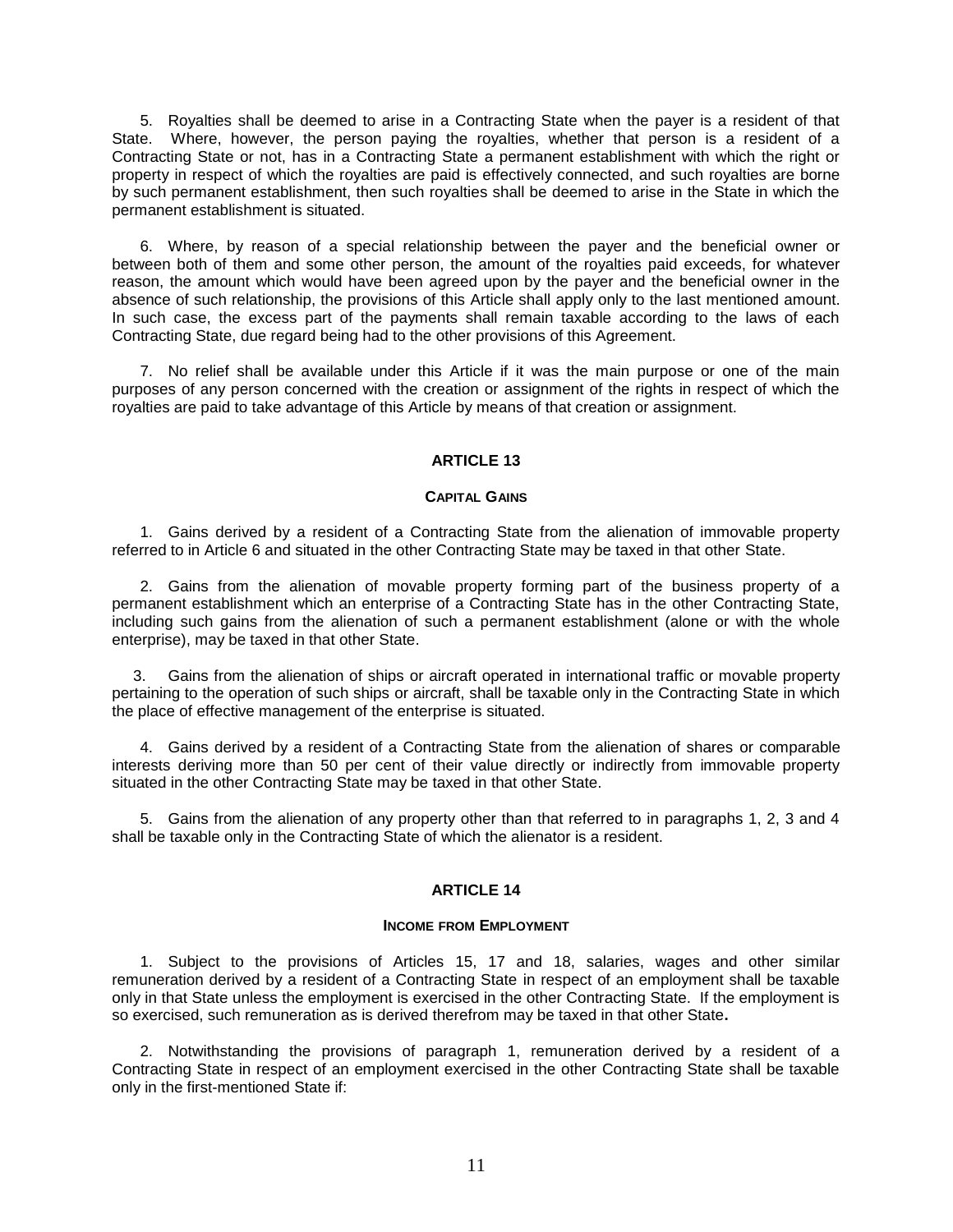- *(a)* the recipient is present in the other State for a period or periods not exceeding in the aggregate 183 days in any twelve-month period commencing or ending in the fiscal year concerned, and
- *(b)* the remuneration is paid by or on behalf of an employer who is not a resident of the other State, and
- *(c)* the remuneration is not borne by a permanent establishment which the employer has in the other State.

3. Notwithstanding the preceding provisions of this Article, remuneration derived by a resident of a Contracting State in respect of an employment exercised aboard a ship or aircraft operated in international traffic, may be taxed in the Contracting State in which the place of effective management of the enterprise is situated.

## **ARTICLE 15**

#### **DIRECTORS' FEES**

Directors' fees and other similar payments derived by a resident of a Contracting State in that person's capacity as a member of the board of directors of a company which is a resident of the other Contracting State may be taxed in that other State.

## **ARTICLE 16**

#### **ENTERTAINMENTS AND SPORTSPERSONS**

1. Notwithstanding the provisions of Articles 7 and 14, income derived by a resident of a Contracting State as an entertainer, such as a theatre, motion picture, radio or television artiste, or a musician, or as a sportsperson, from that person's personal activities as such exercised in the other Contracting State, may be taxed in that other State.

2. Where income in respect of personal activities exercised by an entertainer or a sportsperson in that person's capacity as such accrues not to the entertainer or sportsperson but to another person, that income may, notwithstanding the provisions of Articles 7 and 14, be taxed in the Contracting State in which the activities of the entertainer or sportsperson are exercised.

3. Income derived by a resident of a Contracting State from activities exercised in the other Contracting State as envisaged in paragraphs 1 and 2 shall be exempt from tax in that other State if the visit to that other State is supported wholly or mainly by public funds of the first-mentioned Contracting State, a political subdivision or a local authority thereof, or takes place under a cultural agreement or arrangement between the Governments of the Contracting States.

## **ARTICLE 17**

# **PENSIONS AND ANNUITIES**

1. Any pension (other than a pension of the kind referred to in paragraph 2 of Article 18) and any annuity derived from sources within a Contracting State by an individual who is a resident of the other Contracting State and subject to tax in that other State in respect thereof shall be exempt from tax in the first-mentioned Contracting State.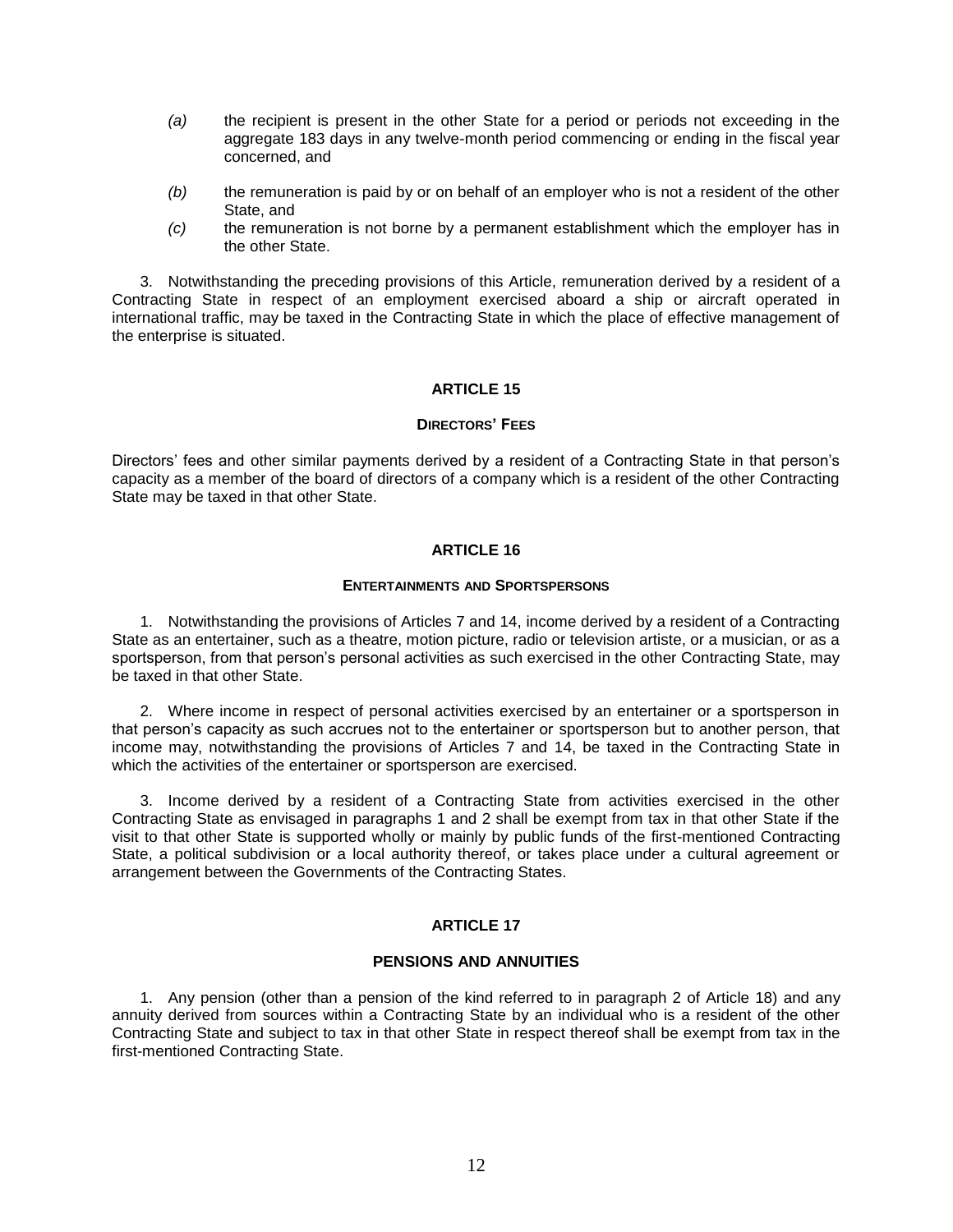2. The term "annuity" means a stated sum payable periodically at stated times during life or during a specified or ascertainable period of time under an obligation to make the payments in return for adequate and full consideration in money or money's worth.

Notwithstanding the provisions of paragraph 1 pensions paid and other payments made under a public scheme which is part of the social security system of a Contracting State, a political subdivision or a local authority thereof shall be taxable only in that State.

4. Notwithstanding the provisions of paragraph 1, a lump sum payment derived from a pension scheme established in a Contracting State and beneficially owned by a resident of the other Contracting State shall be taxable only in the first-mentioned State.

# **ARTICLE 18**

## **GOVERNMENT SERVICE**

- 1. (*a*) Salaries, wages and other similar remuneration paid by a Contracting State or a political subdivision or a local authority thereof to an individual in respect of services rendered to that State or subdivision or authority shall be taxable only in that State.
	- *(b)* However, such salaries, wages and other similar remuneration shall be taxable only in the other Contracting State if the services are rendered in that State and the individual is a resident of that State who:
		- (i) is a national of that State; or
		- (ii) did not become a resident of that State solely for the purpose of rendering the services.
- 2. (*a*) Notwithstanding the provisions of paragraph 1, pensions and other similar remuneration paid by, or out of funds created by, a Contracting State or a political subdivision or a local authority thereof to an individual in respect of services rendered to that State or subdivision or authority shall be taxable only in that State.
	- *(b)* However, such pensions and other similar remuneration shall be taxable only in the other Contracting State if the individual is a resident of, and a national of, that State.
- 3. The provisions of Articles 14, 15, 16 and 17 shall apply to salaries, wages, pensions and other similar remuneration in respect of services rendered in connection with a business carried on by a Contracting State or a political subdivision or a local authority thereof.

# **ARTICLE 19**

## **STUDENTS AND BUSINESS APPRENTICES**

A student or business apprentice who is present in a Contracting State solely for the purpose of the student's or business apprentice's education or training and who is, or immediately before being so present was, a resident of the other Contracting State shall be exempt from tax in the first mentioned State on payments received from outside that first mentioned State for the purposes of the student's or business apprentice's maintenance, education or training.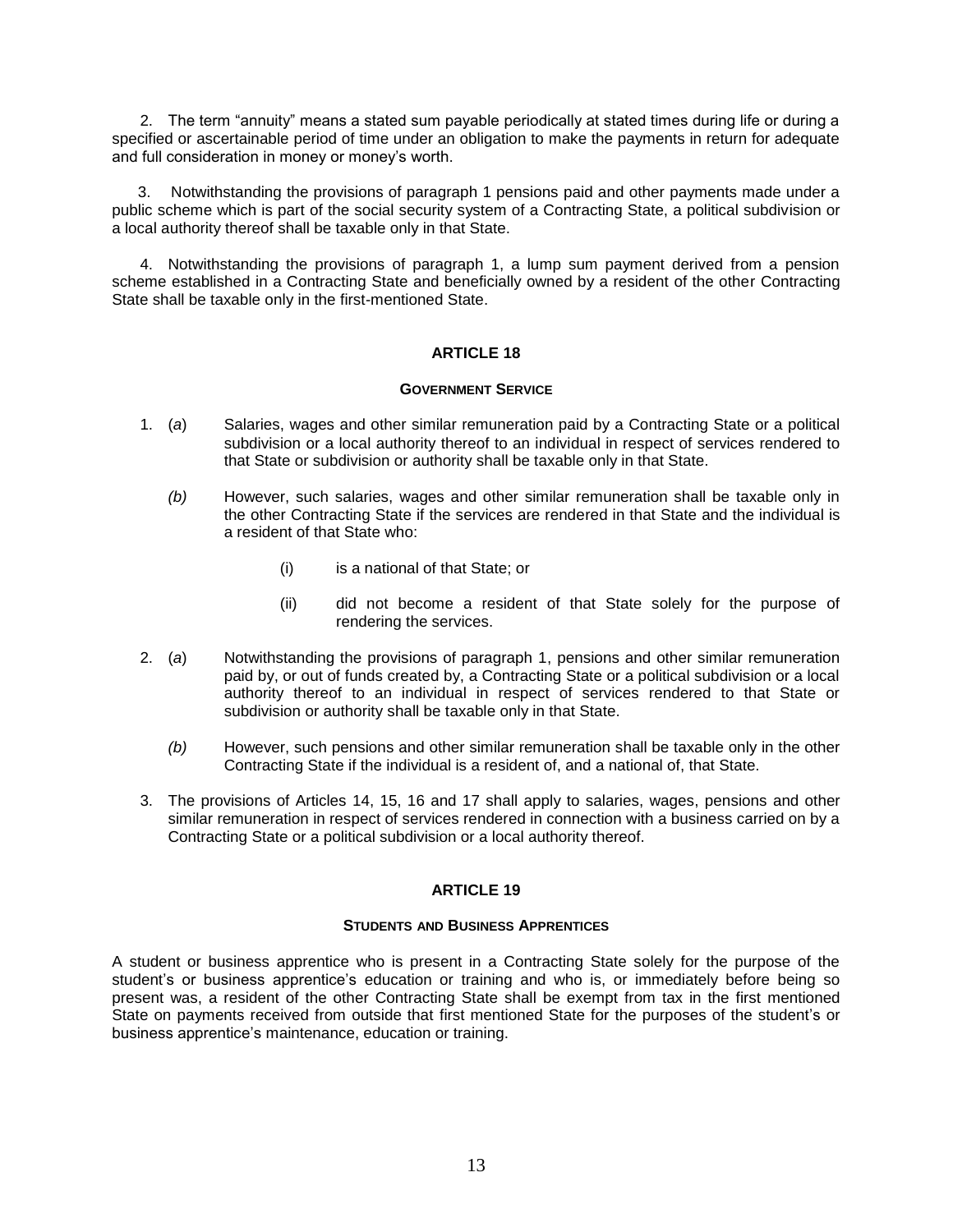#### **PROFESSORS AND TEACHERS**

1. Notwithstanding the provisions of Article 14, a professor or teacher who makes a visit to a Contracting State solely for the purpose of teaching or carrying out research at a recognised educational institution such as a university, college, or school in that State for a period not exceeding two years from the date of first arrival in that State for such purpose and who is, or immediately before such visit was, a resident of the other Contracting State, shall, in respect of remuneration for such teaching or research, be exempt from tax in the first mentioned State, provided that such remuneration is received from sources outside that State.

2. The provisions of this Article shall not apply to income from research if such research is undertaken not in the public interest but wholly or mainly for the private benefit of a specific person or persons.

## **ARTICLE 21**

#### **OTHER INCOME**

1. Items of income beneficially owned by a resident of a Contracting State, wherever arising, not dealt with in the foregoing Articles of this Agreement shall be taxable only in that State.

2. Notwithstanding the provisions of paragraph 1, where an amount of income is paid to a resident of a Contracting State out of income received by trustees or personal representatives administering the estates of deceased persons and those trustees or personal representatives are residents of the other Contracting State, that amount shall be treated as arising from the same sources, and in the same proportions, as the income received by the trustees or personal representatives out of which that amount is paid.

Any tax paid by the trustees or personal representatives in respect of the income paid to the beneficiary shall be treated as if it had been paid by the beneficiary.

3. The provisions of paragraph 1 shall not apply to income, other than income from immovable property as defined in paragraph 2 of Article 6, if the beneficial owner of such income, being a resident of a Contracting State, carries on business in the other Contracting State through a permanent establishment situated therein and the right or property in respect of which the income is paid is effectively connected with such permanent establishment. In such case the provisions of Article 7 shall apply.

4. Where, by reason of a special relationship between the resident referred to in paragraph 1 and some other person, or between both of them and some third person, the amount of the income referred to in that paragraph exceeds the amount (if any) which would have been agreed upon between them in the absence of such a relationship, the provisions of this Article shall apply only to the last mentioned amount. In such a case, the excess part of the income shall remain taxable according to the laws of each Contracting State, due regard being had to the other applicable provisions of this Agreement.

5. No relief shall be available under this Article if it was the main purpose or one of the main purposes of any person concerned with the creation or assignment of the rights in respect of which the income is paid to take advantage of this Article by means of that creation or assignment.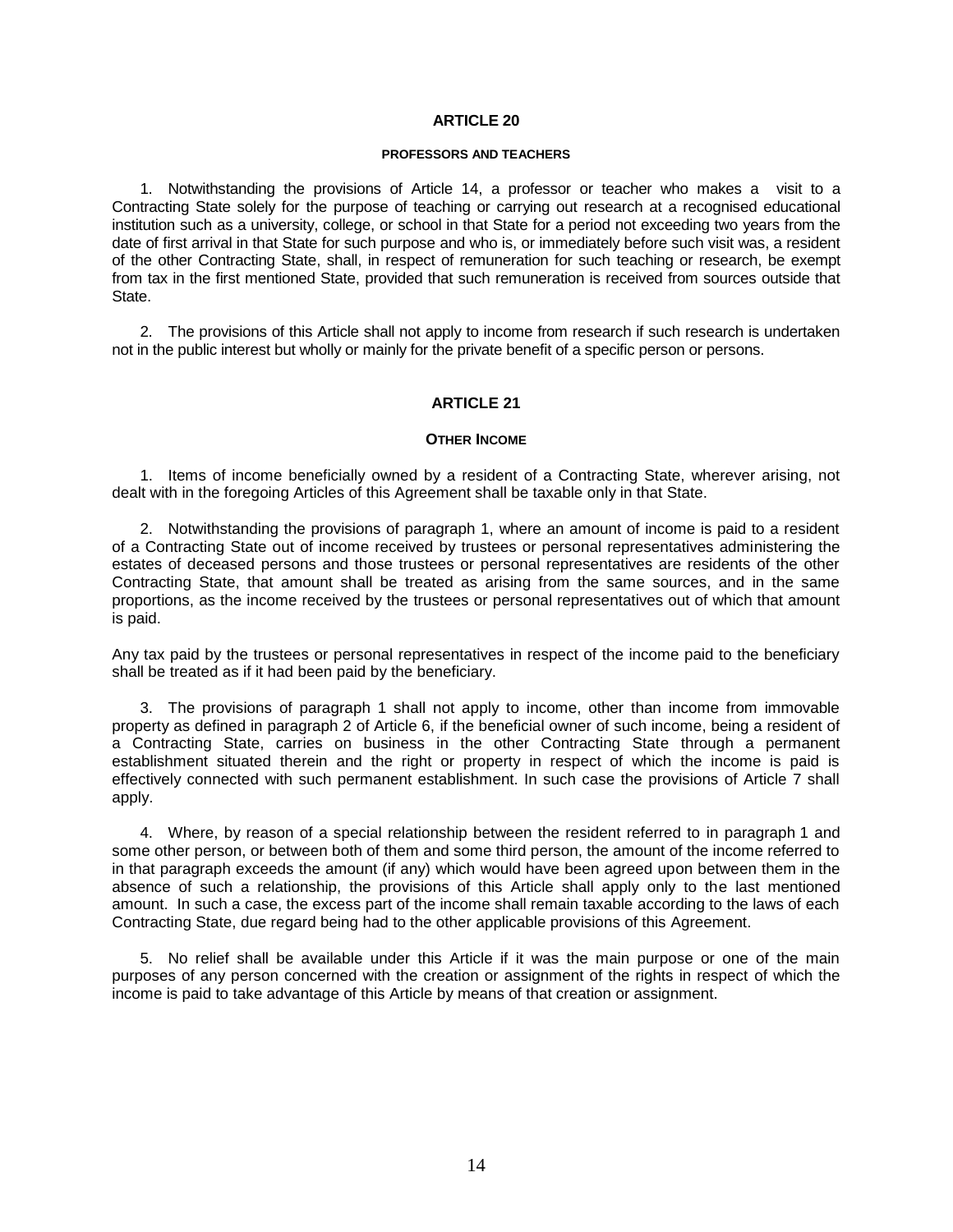## **CAPITAL**

1. Capital represented by immovable property referred to in Article 6, owned by a resident of a Contracting State and situated in the other Contracting State, may be taxed in that other State.

2. Capital represented by movable property forming part of the business property of a permanent establishment which an enterprise of a Contracting State has in the other Contracting State may be taxed in that other State.

3. Capital represented by ships and aircraft operated in international traffic and by movable property pertaining to the operation of such ships or aircraft, shall be taxable only in the Contracting State in which the place of effective management of the enterprise is situated.

4. All other elements of capital of a resident of a Contracting State shall be taxable only in that State.

## **ARTICLE 23**

## **ELIMINATION OF DOUBLE TAXATION**

- 1. Double taxation shall be eliminated as follows:
	- (*a*) in the case of Zambia, where a resident of Zambia derives income from the United Kingdom which may be taxed in the United Kingdom in accordance with the provisions of this Agreement, the amount of the United Kingdom tax payable in respect of that income shall be allowed as a credit against Zambian tax imposed on that resident. The amount of credit, however, shall not exceed that part of Zambian tax which is appropriate to that income.
	- (*b*) in the case of the United Kingdom, subject to the provisions of the law of the United Kingdom regarding the allowance as a credit against United Kingdom tax of tax payable in a territory outside the United Kingdom or, as the case may be, regarding the exemption from United Kingdom tax of a dividend arising in a territory outside the United Kingdom or of the profits of a permanent establishment situated in a territory outside the United Kingdom (which shall not affect the general principle hereof):
		- (i) Zambian tax payable under the laws of Zambia and in accordance with this Agreement, whether directly or by deduction, on profits, income or chargeable gains from sources within Zambia (excluding in the case of a dividend tax payable in respect of the profits out of which the dividend is paid) shall be allowed as a credit against any United Kingdom tax computed by reference to the same profits, income or chargeable gains by reference to which the Zambian tax is computed;
		- (ii) a dividend which is paid by a company which is a resident of Zambia to a company which is a resident of the United Kingdom shall be exempted from United Kingdom tax, when the conditions for exemption under the law of the United Kingdom are met;
		- (iii) the profits of a permanent establishment in Zambia of a company which is a resident of the United Kingdom shall be exempted from United Kingdom tax when the exemption is applicable and the conditions for exemption under the law of the United Kingdom are met;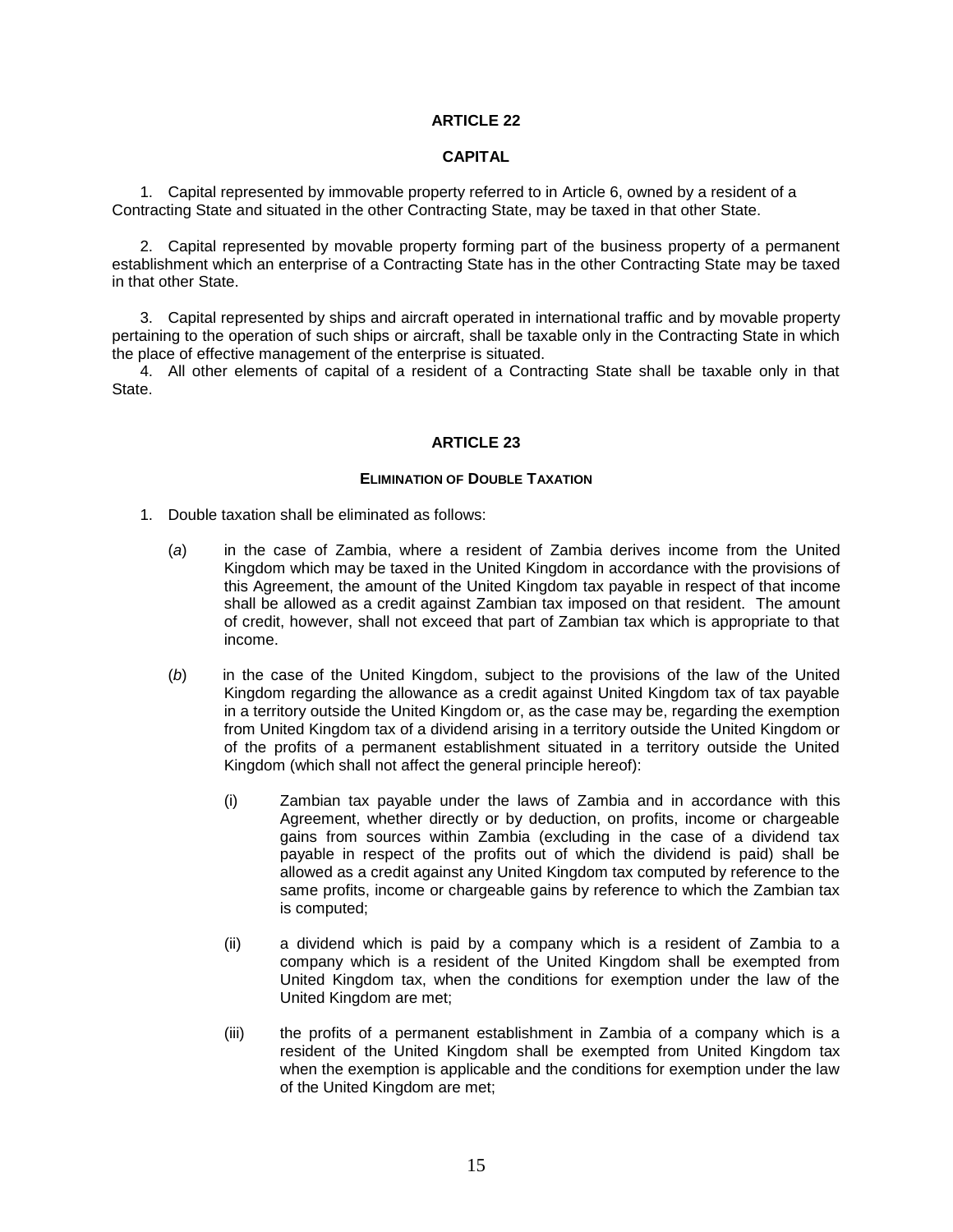(iv) in the case of a dividend not exempted from tax under subparagraph (ii) above which is paid by a company which is a resident of Zambia to a company which is a resident of the United Kingdom and which controls directly or indirectly at least 10 per cent of the voting power in the company paying the dividend, the credit mentioned in subparagraph (i) above shall also take into account the Zambian tax payable by the company in respect of its profits out of which such dividend is paid.

2. For the purposes of paragraph 1, profits, income and gains owned by a resident of a Contracting State which may be taxed in the other Contracting State in accordance with this Agreement shall be deemed to arise from sources in that other State.

## **ARTICLE 24**

#### **NON DISCRIMINATION**

1. Nationals of a Contracting State shall not be subjected in the other Contracting State to any taxation or any requirement connected therewith which is other or more burdensome than the taxation and connected requirements to which nationals of that other State in the same circumstances, in particular with respect to residence, are or may be subjected.

2. The taxation on a permanent establishment which an enterprise of a Contracting State has in the other Contracting State shall not be less favourably levied in that other State than the taxation levied on enterprises of that other State carrying on the same activities.

3. Except where the provisions of paragraph 1 of Article 9, paragraph 7 or 8 of Article 11, paragraph 6 or 7 of Article 12 or paragraph 4 or 5 of Article 21 apply, interest, royalties, and other disbursements paid by an enterprise of a Contracting State to a resident of the other Contracting State shall, for the purpose of determining the taxable profits of such enterprise, be deductible under the same conditions as if they had been paid to a resident of the first-mentioned State.

4. Enterprises of a Contracting State, the capital of which is wholly or partly owned or controlled, directly or indirectly, by one or more residents of the other Contracting State, shall not be subjected in the first-mentioned State to any taxation or any requirement connected therewith which is other or more burdensome than the taxation and connected requirements to which other similar enterprises of the first mentioned State are or may be subjected.

5. Nothing contained in this Article shall be construed as obliging either Contracting State to grant to individuals not resident in that State any of the personal allowances, reliefs and reductions for tax purposes which are granted to individuals so resident or to its nationals.

6. The provisions of this Article shall apply to the taxes which are the subject of this Agreement.

## **ARTICLE 25**

#### **MUTUAL AGREEMENT PROCEDURE**

1. Where a person considers that the actions of one or both of the Contracting States result or will result for that person in taxation not in accordance with the provisions of this Agreement, that person may, irrespective of the remedies provided by the domestic law of those States, present a case to the competent authority of the Contracting State of which the person is a resident or, if the case comes under paragraph 1 of Article 24, to that of the Contracting State of which the person is a national. The case must be presented within three years from the first notification of the action resulting in taxation not in accordance with the provisions of this Agreement.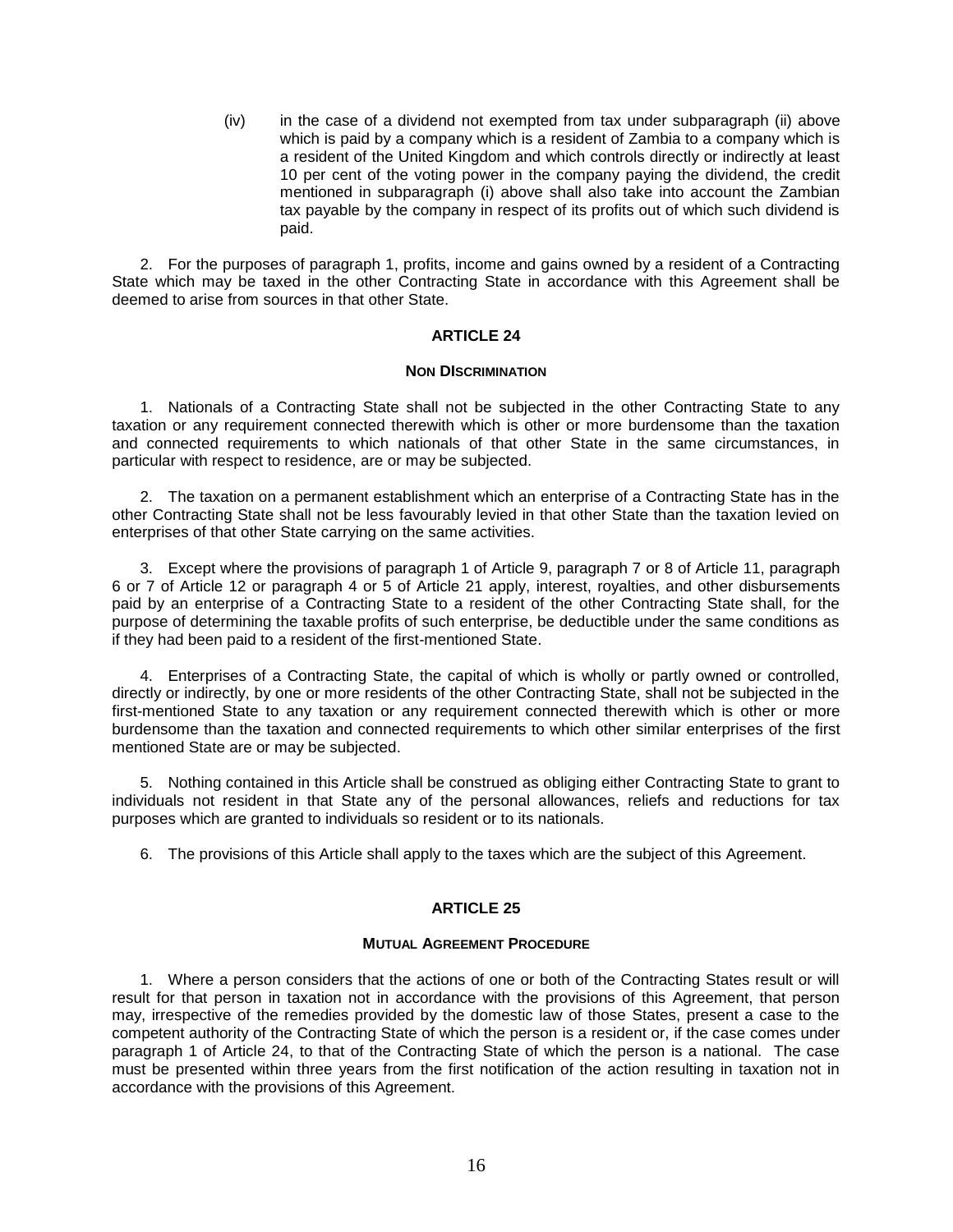2. The competent authority shall endeavour, if the objection appears to it to be justified and if it is not itself able to arrive at a satisfactory solution, to resolve the case by mutual agreement with the competent authority of the other Contracting State, with a view to the avoidance of taxation which is not in accordance with this Agreement. Any agreement reached shall be implemented notwithstanding any time limits in the domestic law of the Contracting States.

3. The competent authorities of the Contracting States shall endeavour to resolve by mutual agreement any difficulties or doubts arising as to the interpretation or application of this Agreement. They may also consult together for the elimination of double taxation in cases not provided for in this Agreement.

4. The competent authorities of the Contracting States may communicate with each other directly for the purpose of reaching an agreement in the sense of the preceding paragraphs.

## **ARTICLE 26**

#### **EXCHANGE OF INFORMATION**

1. The competent authorities of the Contracting States shall exchange such information as is foreseeably relevant for carrying out the provisions of this Agreement or to the administration or enforcement of the domestic laws of the Contracting States concerning taxes of every kind and description imposed on behalf of the Contracting States, or of their political subdivisions or local authorities, insofar as the taxation thereunder is not contrary to this Agreement. The exchange of information is not restricted by Articles 1 and 2.

2. Any information received under paragraph 1 by a Contracting State shall be treated as secret in the same manner as information obtained under the domestic laws of that State and shall be disclosed only to persons or authorities (including courts and administrative bodies) concerned with the assessment or collection of, the enforcement or prosecution in respect of, the determination of appeals in relation to the taxes referred to in paragraph 1, or the oversight of the above. Such persons or authorities shall use the information only for such purposes. They may disclose the information in public court proceedings or in judicial decisions.

3. In no case shall the provisions of paragraphs 1 and 2 be construed so as to impose on a Contracting State the obligation:

- *(a)* to carry out administrative measures at variance with the laws and the administrative practice of that or of the other Contracting State;
- *(b)* to supply information which is not obtainable under the laws or in the normal course of the administration of that or of the other Contracting State;
- *(c)* to supply information which would disclose any trade, business, industrial, commercial or professional secret or trade process, or information the disclosure of which would be contrary to public policy.

4. If information is requested by a Contracting State in accordance with this Article, the other Contracting State shall use its information gathering measures to obtain the requested information, even though that other State may not need such information for its own tax purposes. The obligation contained in the preceding sentence is subject to the limitations of paragraph 3 but in no case shall such limitations be construed to permit a Contracting State to decline to supply information solely because it has no domestic interest in such information.

5. In no case shall the provisions of paragraph 3 be construed to permit a Contracting State to decline to supply information solely because the information is held by a bank, other financial institution,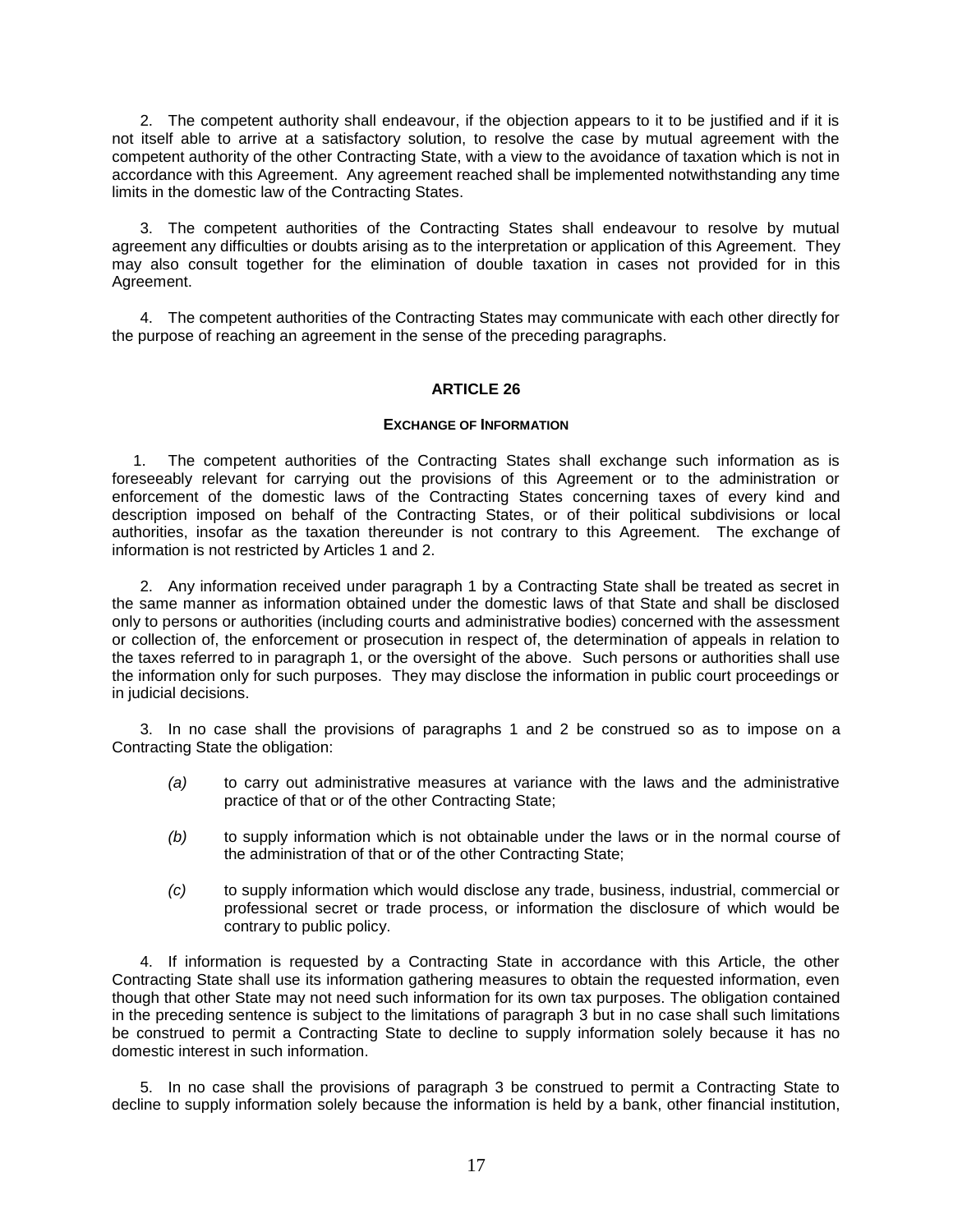nominee or person acting in an agency or a fiduciary capacity or because it relates to ownership interests in a person.

## **ARTICLE 27**

#### **ASSISTANCE IN RECOVERY**

1. The Contracting States shall lend assistance to each other in the collection of revenue claims. This assistance is not restricted by Articles 1 and 2. The competent authorities of the Contracting States may by mutual agreement settle the mode of application of this Article.

2. The term 'revenue claim' as used in this Article means an amount owed in respect of taxes of every kind and description imposed on behalf of the Contracting States, or of their political subdivisions or local authorities, insofar as the taxation thereunder is not contrary to this Agreement or any other instrument to which the Contracting States are parties, as well as interest, administrative penalties and costs of collection or conservancy related to such amount.

3. When a revenue claim of a Contracting State is enforceable under the laws of that State and is owed by a person who, at that time, cannot, under the laws of that State, prevent its collection, that revenue claim shall, at the request of the competent authority of that State, be accepted for purposes of collection by the competent authority of the other Contracting State. That revenue claim shall be collected by that other State in accordance with the provisions of its laws applicable to the enforcement and collection of its own taxes as if the revenue claim were a revenue claim of that other State.

4. When a revenue claim of a Contracting State is a claim in respect of which that State may, under its law, take measures of conservancy with a view to ensure its collection, that revenue claim shall, at the request of the competent authority of that State, be accepted for purposes of taking measures of conservancy by the competent authority of the other Contracting State. That other State shall take measures of conservancy in respect of that revenue claim in accordance with the provisions of its laws as if the revenue claim were a revenue claim of that other State even if, at the time when such measures are applied, the revenue claim is not enforceable in the first-mentioned State or is owed by a person who has a right to prevent its collection.

5. Notwithstanding the provisions of paragraphs 3 and 4, a revenue claim accepted by a Contracting State for purposes of paragraph 3 or 4 shall not, in that State, be subject to the time limits or accorded any priority applicable to a revenue claim under the laws of that State by reason of its nature as such. In addition, a revenue claim accepted by a Contracting State for the purposes of paragraph 3 or 4 shall not, in that State, have any priority applicable to that revenue claim under the laws of the other Contracting **State** 

6. Proceedings with respect to the existence, validity or the amount of a revenue claim of a Contracting State shall not be brought before the courts or administrative bodies of the other Contracting State.

7. Where, at any time after a request has been made by a Contracting State under paragraph 3 or 4 and before the other Contracting State has collected and remitted the relevant revenue claim to the first mentioned State, the relevant revenue claim ceases to be:

- *(a)* in the case of a request under paragraph 3, a revenue claim of the first mentioned State that is enforceable under the laws of that State and is owed by a person who, at that time, cannot, under the laws of that State, prevent its collection, or
- (*b*) in the case of a request under paragraph 4, a revenue claim of the first mentioned State in respect of which that State may, under its laws, take measures of conservancy with a view to ensure its collection the competent authority of the first mentioned State shall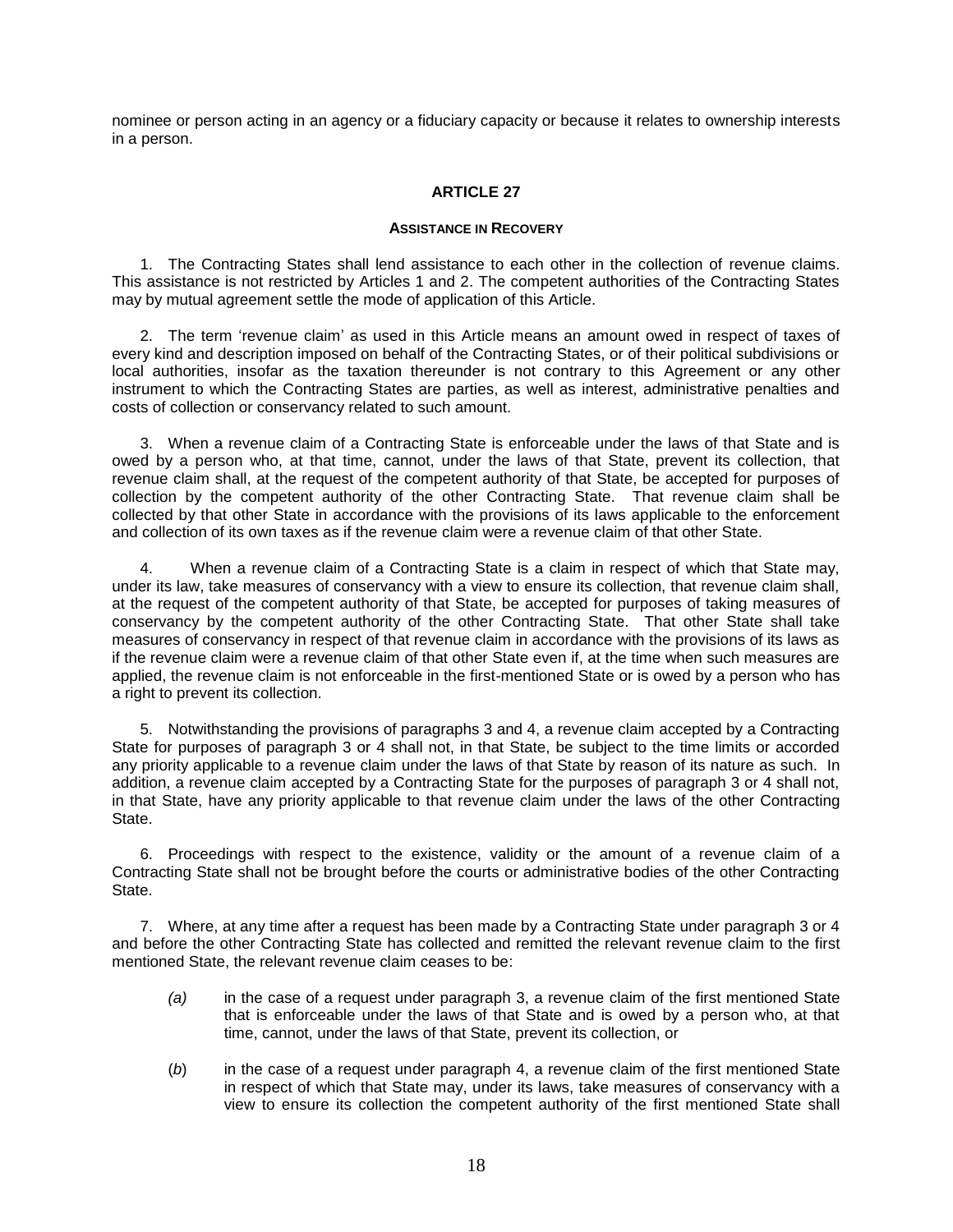promptly notify the competent authority of the other State of that fact and, at the option of the other State, the first-mentioned State shall either suspend or withdraw its request.

8. In no case shall the provisions of this Article be construed so as to impose on a Contracting State the obligation:

- *(a)* to carry out administrative measures at variance with the laws and administrative practice of that or of the other Contracting State;
- *(b)* to carry out measures which would be contrary to public policy;
- *(c)* to provide assistance if the other Contracting State has not pursued all reasonable measures of collection or conservancy, as the case may be, available under its laws or administrative practice;
- *(d)* to provide assistance in those cases where the administrative burden for that State is clearly disproportionate to the benefit to be derived by the other Contracting State;
- (*e*) to provide assistance if that Contracting State considers that the taxes with respect to which assistance is requested are imposed contrary to generally accepted taxation principles.

## **ARTICLE 28**

#### **MEMBERS OF DIPLOMATIC MISSIONS AND CONSULAR POSTS**

Nothing in this Agreement shall affect the fiscal privileges of members of diplomatic missions or consular posts under the general rules of international law or under the provisions of special agreements.

## **ARTICLE 29**

#### **ENTRY INTO FORCE**

1. Each of the Contracting States shall notify the other in writing through diplomatic channels of the completion of the procedures required by their laws for the entry into force of this Agreement. This Agreement shall enter into force on the date of the later of these notifications and its provisions shall thereupon have effect in both Contracting States:

- (*a*) in respect of taxes withheld at source, for amounts paid or credited on or after the first day of January next following the calendar year in which this Agreement enters into force; and
- (*b*) in respect of other taxes, for taxable periods (and in the case of United Kingdom corporation tax, financial years) beginning on or after the first day of January next following the calendar year in which this Agreement enters into force.

2. The Convention between the Government of Republic of Zambia and the Government of United Kingdom of Great Britain and Northern Ireland for the Avoidance of Double Taxation and the Prevention of Fiscal Evasion with respect to Taxes on Income and Capital Gains, signed at Lusaka on 22nd March, 1972 as amended by the Protocol signed at Lusaka on 30th April, 1981, shall cease to have effect in respect of any tax with effect from the date upon which this Agreement has effect in respect of that tax in accordance with the provisions of paragraph 1 and shall terminate on the last such date.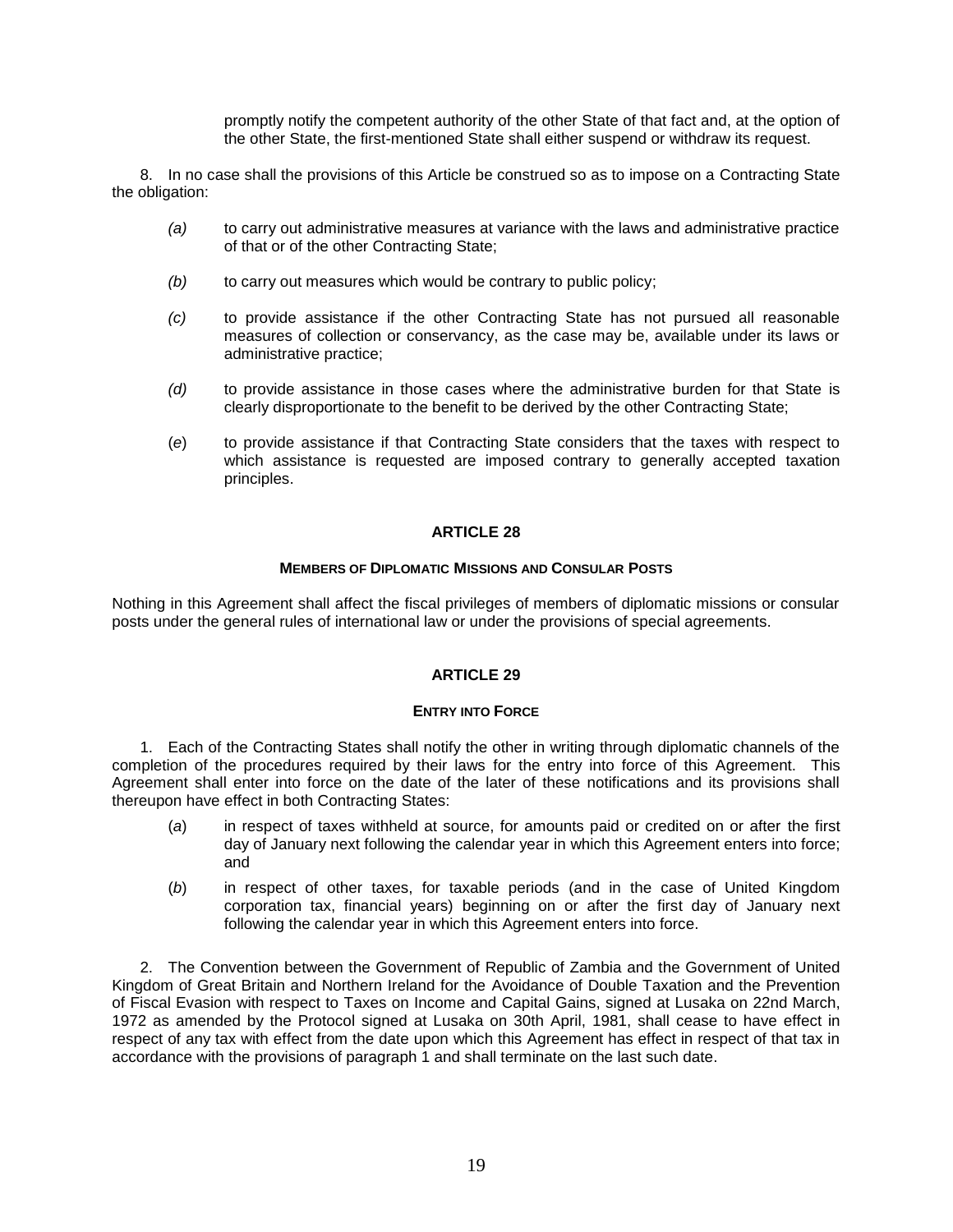#### **DURATION AND TERMINATION**

This Agreement shall remain in force until terminated by one of the Contracting States. Either Contracting States may terminate this Agreement, through Diplomatic Channels, by giving notice of termination at least 6 months before the end of any calendar year beginning after the expiring of 5 years from the date of entry to force of this Agreement.

In such event, this Agreement shall cease to have effect in both Contracting States:

- (*a*) in respect of taxes withheld at source, for amounts paid or credited on or after the first day of January of the year next following that in which the notice of termination is given;
- (*b*) in respect of other taxes, for taxable periods (and in the case of United Kingdom corporation tax, financial years) beginning on or after the first day of January of the year next following that in which the notice of termination is given.

IN WITNESS WHEREOF the undersigned, being duly authorised thereto, have signed this Agreement.

Done at Lusaka, this 4<sup>th</sup> day of February, 2014.

For the Government of the Republic of United Kingdom of Great Britain and Northern Ireland

> In two originals For the Government of the Republic of Zambia

> > E. C. LUNGU, *President*

LUSAKA 15<sup>th</sup> April, 2015 [MFB/6/8/25]